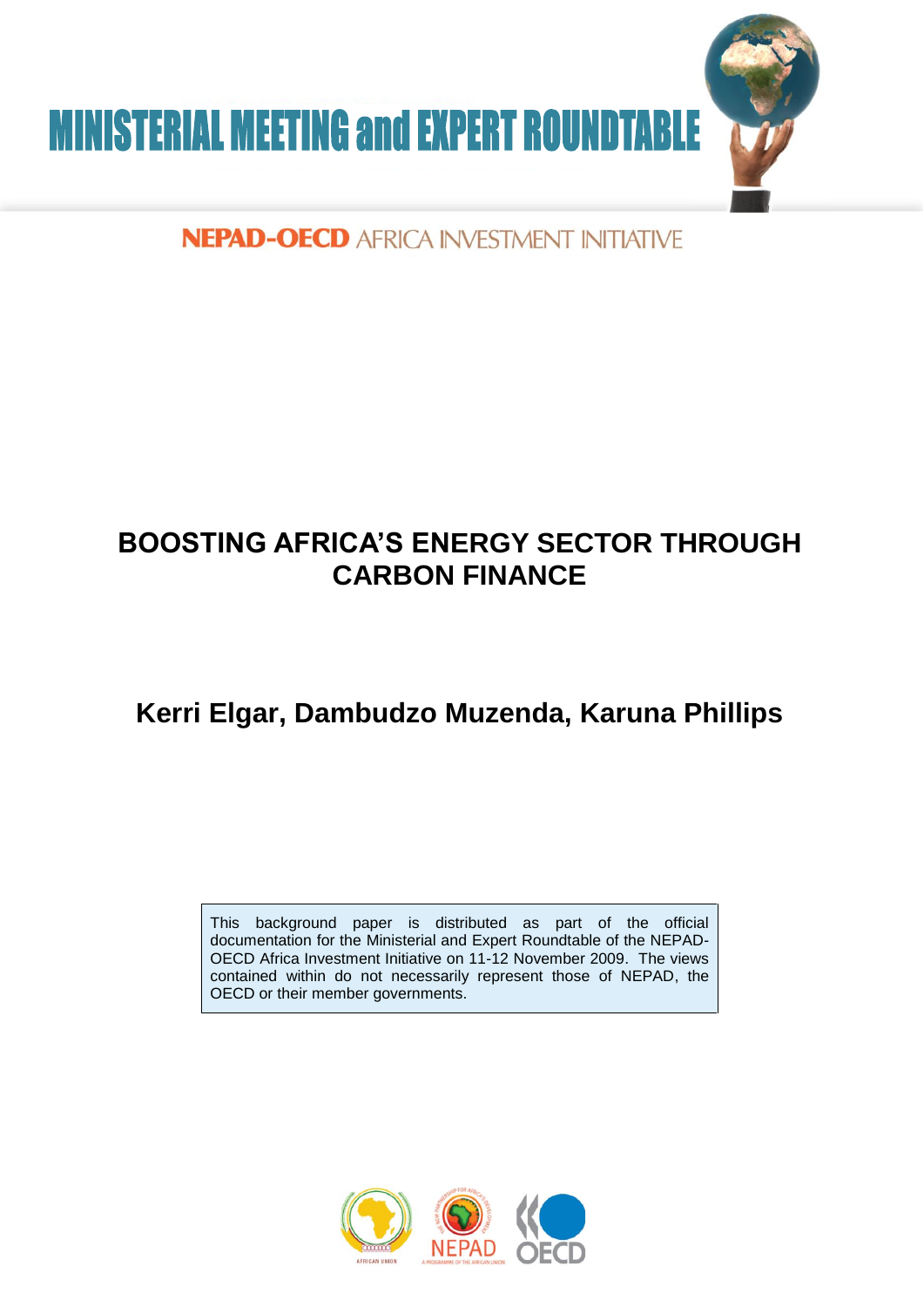#### **List of Acronyms**

| AfDB          | <b>African Development Bank</b>                        |
|---------------|--------------------------------------------------------|
| <b>AMCEN</b>  | African Ministerial Conference on the Environment      |
| <b>CDM</b>    | <b>Clean Development Mechanism</b>                     |
| <b>CERs</b>   | Certified Emission Reduction (credits)                 |
| <b>CSP</b>    | <b>Concentrated Solar Power</b>                        |
| <b>DNA</b>    | Designated National Authority                          |
| <b>DBSA</b>   | Development Bank of Southern Africa                    |
| ECA.          | <b>Export Credit Agency</b>                            |
| <b>EUMENA</b> | Europe and Middle East                                 |
| <b>GWH</b>    | Giga Watt Hours                                        |
| IEA.          | <b>International Energy Agency</b>                     |
| <b>IPP</b>    | <b>Independent Power Producer</b>                      |
| <b>MDGs</b>   | Millennium Development Goals                           |
| <b>MIGA</b>   | Multilateral Investment Guarantee Agency               |
| <b>NAMAs</b>  | <b>Nationally Appropriate Mitigation Actions</b>       |
| <b>NERSA</b>  | National Energy Regulator of South Africa              |
| <b>ODA</b>    | <b>Official Development Assistance</b>                 |
| <b>OECD</b>   | Organisation for Economic Co-operation and Development |
| <b>PPA</b>    | <b>Power Purchase Agreement</b>                        |
| <b>REC</b>    | Regional Economic Community                            |
| <b>UNDP</b>   | <b>United Nations Development Programme</b>            |
| <b>UNEP</b>   | United Nations Environment Programme                   |
| <b>UNFCCC</b> | United Nations Framework Convention on Climate Change  |
| <b>VER</b>    | <b>Voluntary Emission Reduction (credits)</b>          |
| ZAR           | South African Rands                                    |
|               |                                                        |

#### **ACKNOWLEDGMENTS**

This paper has been prepared by the Secretariat of the NEPAD-OECD Africa Investment Initiative. We are grateful for the comments and advice received from: Heleen de Coninck (Energy Research Centre of the Netherlands); Dean Cooper (UNEP); Jane Ellis (OECD); Jérôme Garcia (IEA); Leonie Goodwin (UNEP); Balisi Gopolang (Botswana Dept. of Meteorological Services); Céline Kauffmann (OECD); Teresa Malyshev (IEA); Stuart Mangold, (South African Dept. of Environmental Affairs); John Paul Moscarella (Emerging Energy & Environment, LLC); Todd Ngara (UNEP Risoe); Anton-Louis Olivier (NuPlanet); Remy Paris (OECD); Charles Rea (North West Zambia Development Trust); Ron Steenblik (OECD); Philippine de T'Serclaes (IEA); and James Vener (UNEP).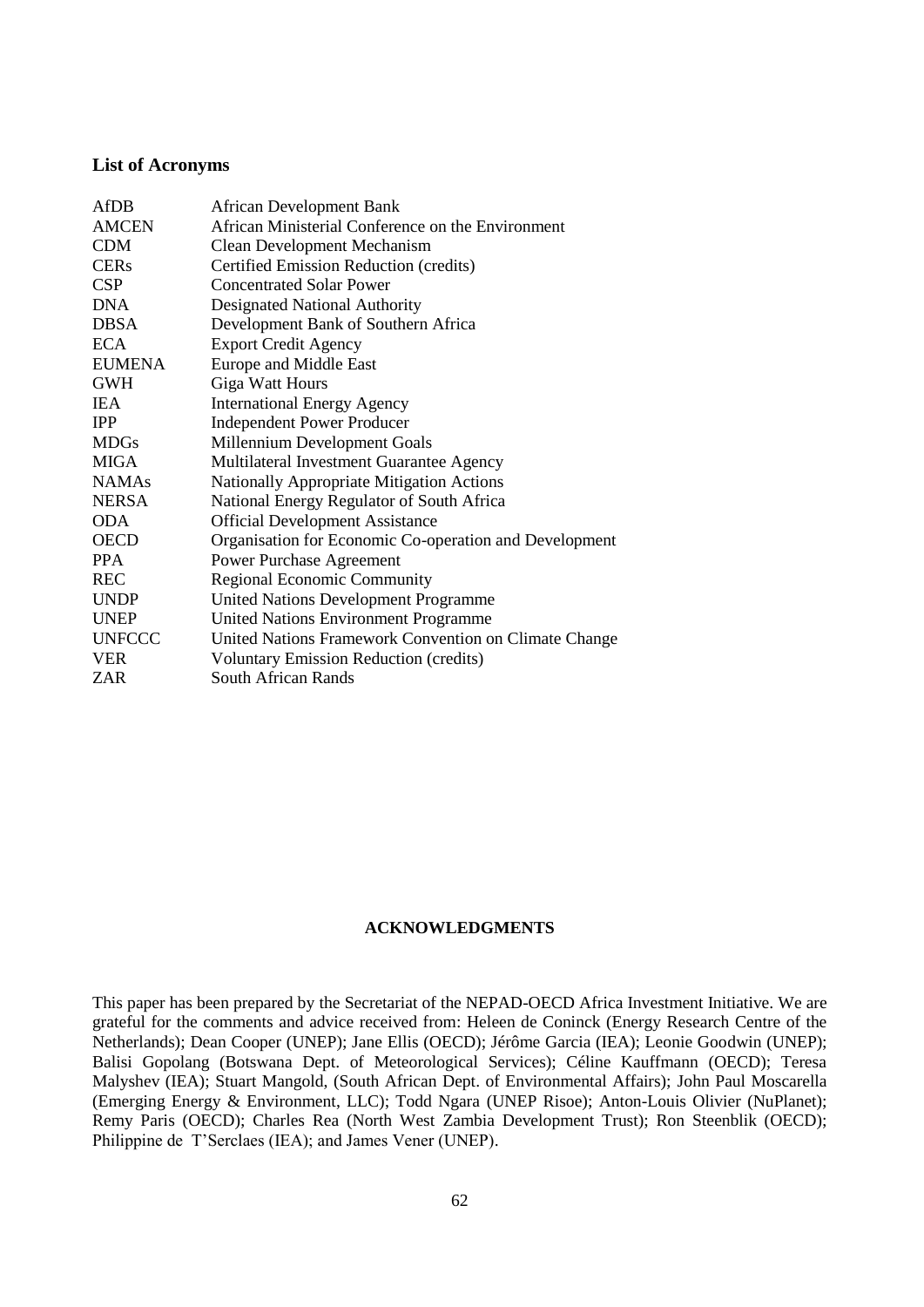#### **A. EXECUTIVE SUMMARY**

Carbon finance should be a "win-win" opportunity for Africa and its investors: a way to promote new development initiatives, such as renewable energy projects, while reaping financial benefits and effectively responding to climate change. Indeed, the continent finds itself in a favourable position to benefit from investment opportunities linked to carbon finance. It possesses abundant natural resources suitable for sustainable energy production. The lack of existing energy infrastructure, particularly in Sub-Saharan Africa, makes it possible to leapfrog the emission-intensive stage of economic development to clean technologies. Last but not least, as climate change negotiations intensify in the lead up to Copenhagen in December 2009, carbon markets are likely to expand and increase incentives for investment throughout the continent.

So why does Africa make such little use of the carbon finance mechanisms on offer for investment in the renewable energy sector? Where are the incentives for change and how can these measures be implemented? This paper investigates these questions, beginning with an analysis of available carbon finance instruments as they apply to the African energy sector. It shows how successful implementation of these mechanisms, particularly the Clean Development Mechanism (CDM) has been impaired by combination of financial and capacity barriers encountered by investors. These barriers range from high start-up costs of project development, to limited funding sources, to high risk perception.

Finally, this paper offers concrete recommendations for how African governments and the international community can overcome these barriers and benefit from current carbon financing opportunities. The recommendations range from increasing the development of human resources and strengthening the role of national and regional regulatory bodies, to identifying new opportunities for South-South technology transfer and harnessing new sources of funding and risk mitigation instruments.

Investing in renewable energy and accessing carbon finance is indeed challenging, but the stakes are high and the benefits great. By implementing strategies to overcome barriers, African countries stand to secure significant gains.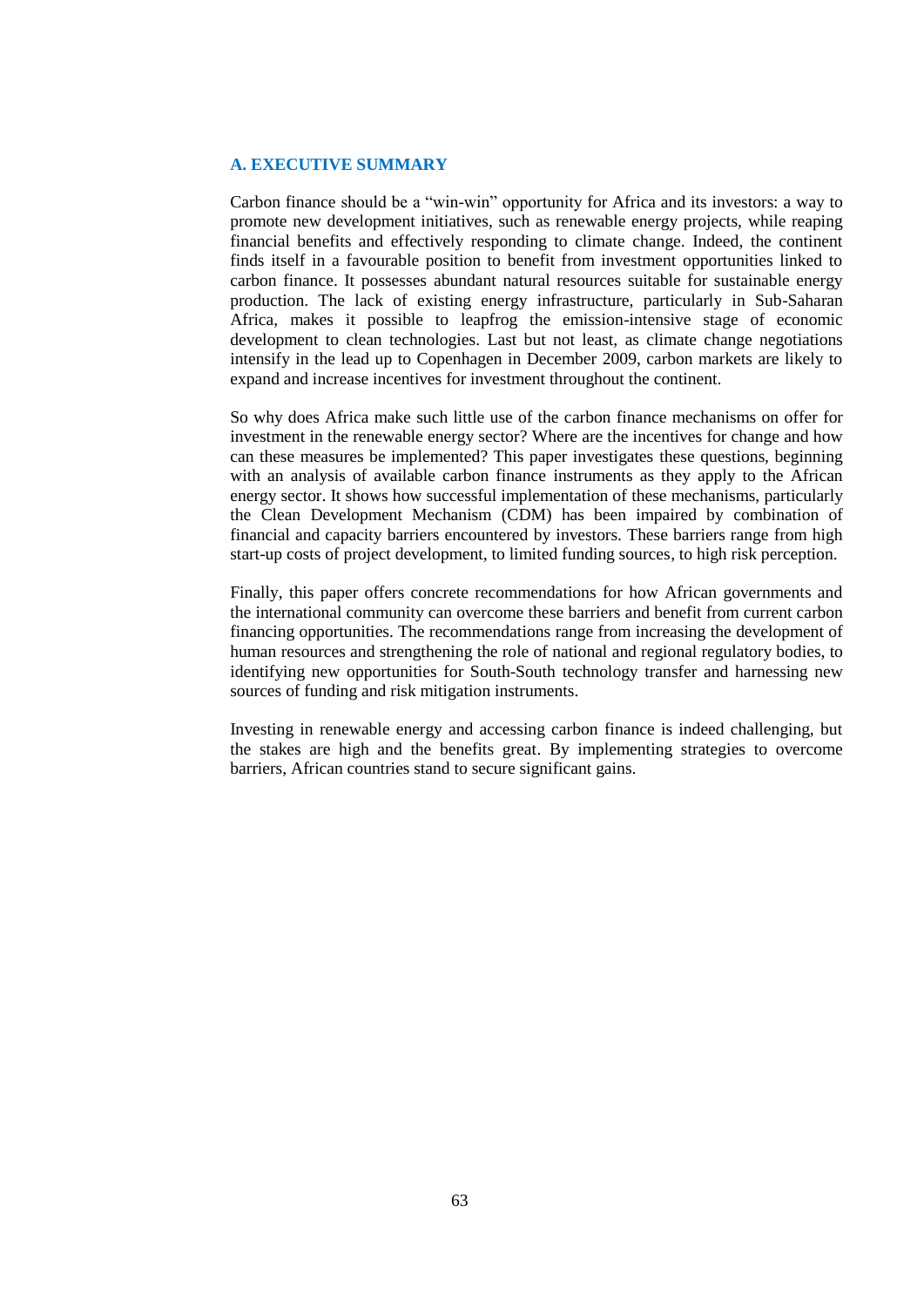#### **B. BOOSTING AFRICA'S ENERGY SECTOR THROUGH CARBON FINANCE**

#### **1. Introduction**

*Carbon finance should catalyse investment in renewable energy, so why does Africa make such little use of the mechanisms available?*

1. In an era of climate change and fossil fuel depletion, governments and investors have a common interest in identifying the most efficient and reliable energy sources to sustain future growth. According to the International Energy Agency, most of the current world energy infrastructure will need to be replaced by 2030 (World Energy Outlook, 2008). In global terms, it is anticipated that annual investments in renewable energy for electricity capacity will exceed those for fossil-fuel power plants in the projection period between 2007 and 2030 (World Energy Outlook, 2008). Indeed, global investment in renewable power generation, amounting to about USD140 billion, topped investment in fossil fuel technologies for the first time in 2008 (UNEP Global Trends 2009). As renewable energy increases in importance, African governments and the International Community could take measures to boost investment in this area and increase technology transfer for renewable energy development.

2. Stable energy supply is essential for strong economic growth and poverty reduction. Renewable energy is abundant and diverse and has the advantage of reducing reliance on finite or imported energy resources. It includes, but is not limited to biomass, solar power, wind power, hydropower, tide power and geothermal power. It can improve energy security, especially for non-oil producing countries, creates employment and helps fight poverty by improving energy accessibility, particularly for remote or rural populations. Furthermore, the market for clean energy technologies is profitable. Currently valued at USD155 billion, (Global Financial Crisis, 2009) it is expected to reach a global market size of USD1.9 trillion by 2020 (UNEP Finance Initiative CEO Briefing, 2004).

| <b>BARRIERS</b>                    |                                                       | <b>STAKEHOLDER</b>         | <b>RECOMMENDATIONS</b>                                                                                                                                                                              | <b>CASE EXAMPLES</b>                                                                                                             |
|------------------------------------|-------------------------------------------------------|----------------------------|-----------------------------------------------------------------------------------------------------------------------------------------------------------------------------------------------------|----------------------------------------------------------------------------------------------------------------------------------|
| <b>CAPACITY</b><br><b>BARRIERS</b> | Weak Human<br>Capacity to Meet<br>for Project Needs   | African governments        | Create vocational programs,<br>training workshops, and<br>supporting research<br>institutions for skills-building                                                                                   | Program in Ghana<br>for training local<br>wind turbine<br>manufacturers                                                          |
|                                    | Lack of Regional<br>and Institutional<br>Coordination | African governments        | Design policy for renewable<br>energy<br>Strengthen the role of DNAs<br>Create forums for<br>experience sharing and<br>creating common policies<br>around projects and climate<br>change strategies | Renewable energy<br>targets in Mali,<br>South Africa and<br>Egypt -Botswana-<br><b>Brazil Exchange</b><br>Africa Carbon<br>Forum |
|                                    |                                                       | International<br>community | Promote South-South<br>Transfer<br><b>Expand multilateral</b><br>programs that boost                                                                                                                | <b>CDM South-South</b><br>Cooperation<br>between China and<br>other developing<br>countries                                      |

#### **Box 1: Summary of Barriers and Recommendations**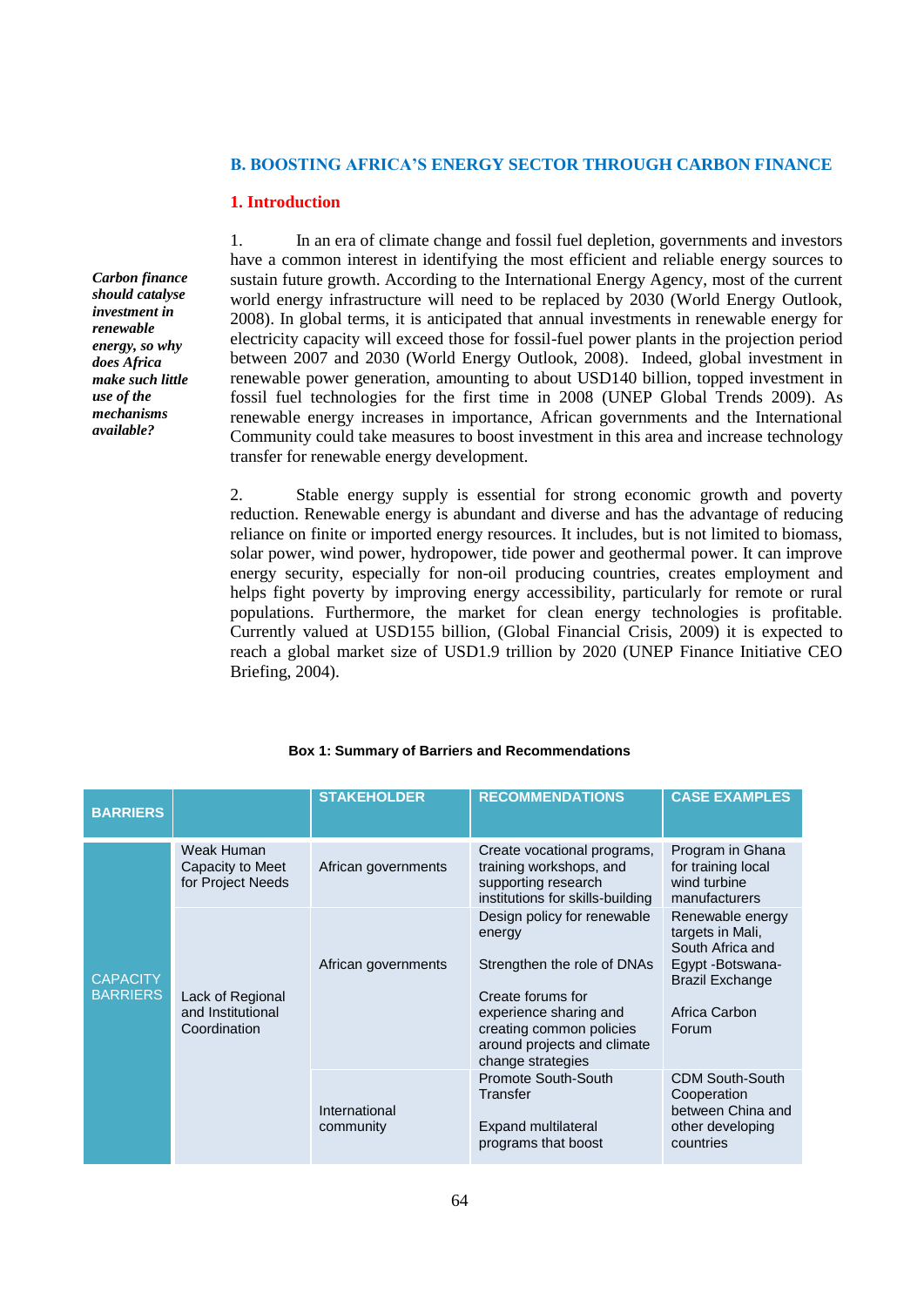|                                                                 |                                             |                            | capacity                                                                                 | World Bank's<br>Carbon Finance<br>Assist         |  |
|-----------------------------------------------------------------|---------------------------------------------|----------------------------|------------------------------------------------------------------------------------------|--------------------------------------------------|--|
| <b>FINANCIAL</b><br><b>BARRIERS</b>                             | <b>High Start-Up</b><br>Costs               | African governments        | Remove barriers to<br>investment, e.g. high import<br>duties for renewable<br>technology |                                                  |  |
|                                                                 | <b>Returns</b> are<br>Uncertain and<br>Slow | African governments        | <b>Feed-in Tariffs</b>                                                                   | South Africa,<br>Algeria and<br><b>Mauritius</b> |  |
|                                                                 | <b>Limited Funding</b><br>Sources           | International<br>Community | Boost international sources<br>of funding from donors and<br>organisations               | <b>World Bank Carbon</b><br>Finance Unit:        |  |
|                                                                 | <b>High Perceived</b><br><b>Risk</b>        | International<br>Community | <b>Risk Mitigation Facilities</b>                                                        | <b>MIGA</b>                                      |  |
| Source: NEPAD-OECD Africa Investment Initiative, September 2009 |                                             |                            |                                                                                          |                                                  |  |

*Africa's use of renewable energy sources for power (combustibles and waste aside) is minimal*

3. Yet Africa makes little use of carbon finance mechanisms for investment in the renewable energy sector. While the continent is well endowed with renewable energy prospects, only a very small proportion of sources is currently exploited. Analysis of the International Energy Agency's most recent (2007) statistics shows that although renewable energy makes up 16 percent of all Africa's energy sources used for power generation, the vast majority comes from combustible renewables and waste. In addition, less than one percent of the total figure is made up of hydro electricity. Other forms of renewable energy in the continent (geothermal, solar, tide and wind) are negligible (World Energy Balances, 2009). Box 1 offers an overview of the impediments to expanding renewable energy and accessing carbon finance in Africa, as well as some recommendations to overcome these impediments.

## **II. The Kyoto Protocol and Growing Carbon Markets**

4. **Defining Kyoto Protocol Mechanisms:** Carbon finance is a relatively recent and highly diverse set of international and national public and private schemes aimed at reducing the economic burden of mitigating climate change resulting from anthropogenic emissions of greenhouse gases (GHG). Based on voluntary and mandatory measures or incentives, carbon finance enables countries, the private sector and even individuals to reduce their GHG emissions in a cost effective manner (CIDA, Carbon Finance for Africa). There are a number of carbon finance mechanisms that can be used to invest in renewable energy, three of which have been well established by the Kyoto Protocol. For a more complete list of mechanisms and options for carbon finance under Kyoto as well as outside Kyoto, see Annex 1.

5. **i) Emissions trading:** A market-based instrument that fosters the transition to a more sustainable economy through financial incentives for further emission reduction*.* It allows Annex B countries<sup>1</sup> with unused emissions (as allocated under the Kyoto Protocol) to sell this excess capacity to countries that have surpassed their allocated targets.

*Of the various carbon finance mechanisms on offer, the CDM is the most prominent for Africa.*

 $\mathbf{1}$ 

Annex B countries are those with commitments under the Kyoto protocol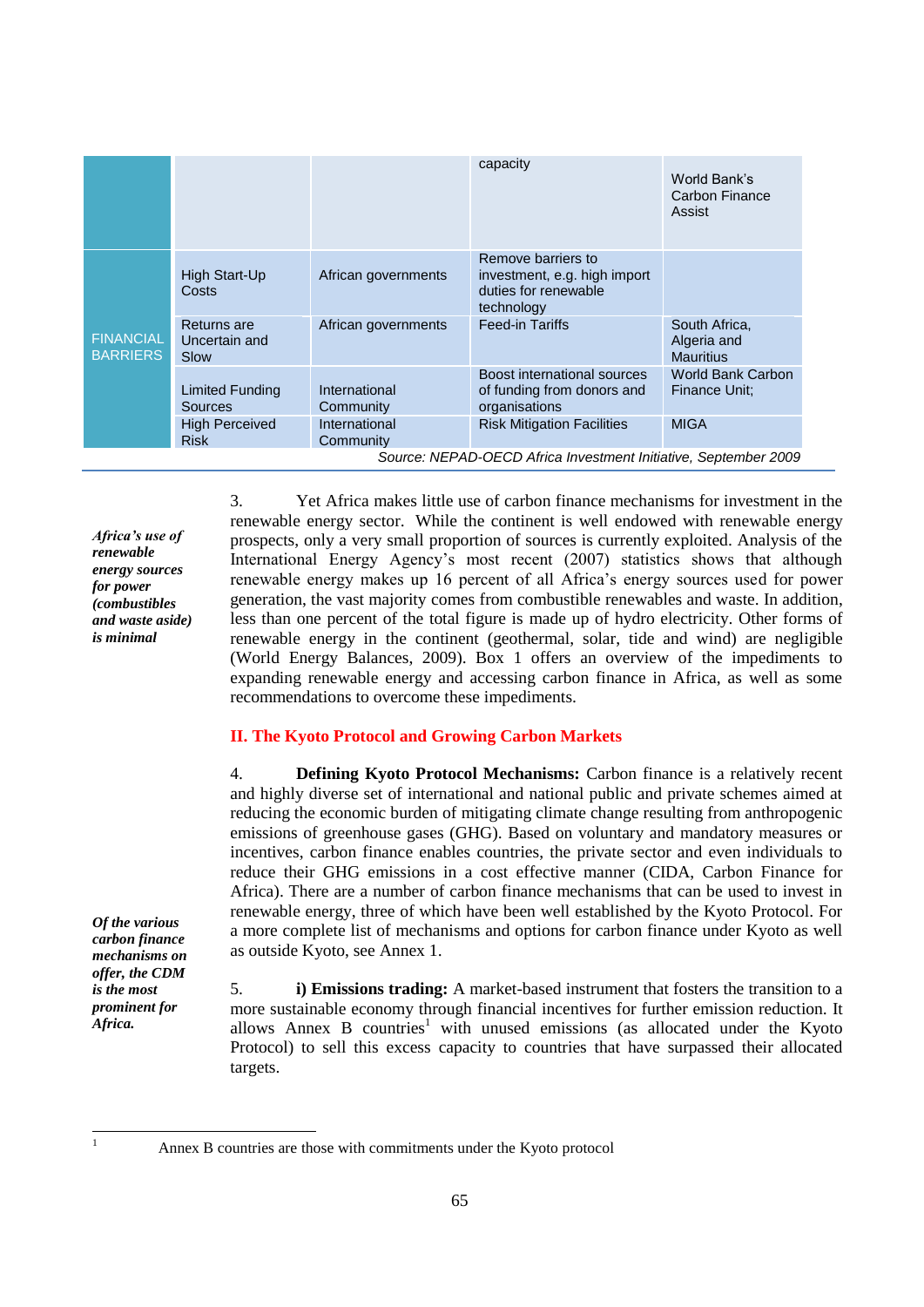6. **ii) Joint Implementation (JI) Mechanism:** A project-based mechanism, the JI is intended for use between Annex I countries in the United Nations Framework Convention on Climate Change<sup>2</sup>. It is the equivalent mechanism of the CDM for industrial countries and allows them to carry out cooperative projects.

7. **iii) Clean Development Mechanism (CDM):** A project-based mechanism which encourages sustainable energy consumption and development by providing incentives for investment. The CDM is the most prominent market instrument involving developing countries. The overarching objective of the CDM is to encourage sustainable development in recipient countries (developing countries) while at the same time enabling Annex I countries to meet emission limitation and reduction requirements. The CDM delivers development dividends by providing credits and offering incentives for the diversifying and increasing reliability of energy supply, reducing dependence on fossil fuels; and increasing rural electrification, among others (Carbon Finance in Africa,). This paper will focus on the CDM, as it is the main driver of carbon finance and investment in renewable energy in developing countries and is the most relevant for African countries.

8. **The CDM can catalyse investment:** The CDM is a project-based mechanism and generates Certified Emission Reduction credits (CERs). Credits may be gained through emissions reduction, such as through investments in renewable energy and energy efficiency. These credits may then be used to either achieve regulatory platforms or else traded on the international carbon market using the emissions trading mechanism. Both options lead to benefits for investors: in the former case, by avoiding fines and penalties; in the latter, through direct monetary gain. Parallel to CERs are Voluntary Emission Reduction (VER) credits for companies wishing to voluntarily reduce greenhouse gas emissions.<sup>3</sup> Although not yet traded on the same carbon markets as CERs, both VERs and CERs are expected to become market compatible.

9. Of all the existing mechanisms under the Kyoto Protocol, the CDM is the only one involving developing countries and constitutes the largest source of mitigation finance for developing countries to date (World Development Report 2010). The CDM has been operational since 2006. It is expected to lead to more than 2.7 billion tonnes of carbon dioxide equivalent in emissions reductions over the period 2008-2012 (the first commitment period of the Protol). This translates to around USD18 billion in revenues for leveraging investment in developing countries (World Development Report 2010). While the current financial crisis and dipping energy prices have caused fluctuations in the value of primary CDM transactions in 2008-2009, the volume of CDM transactions continues to grow (New Carbon Finance, 2009).

10. **The global carbon market is growing rapidly:** The active creation of carbon finance funds and facilities by the international community has been an important factor

*The CDM can catalyse investment, both through renewable energy and energy efficiency, providing substantial mitigation finance.*

 $\overline{c}$ <sup>2</sup> UNFCCC [Annex I](http://unfccc.int/parties_and_observers/parties/annex_i/items/2774.php) Parties include the industrialized countries that were members of the OECD in 1992, plus economies in transition (the EIT Parties), including the Russian Federation, the Baltic States, and several Central and Eastern European States.

<sup>3</sup> The main alternative to CDM for African project developers is the so-called voluntary market. The term ―voluntary‖ refers to the fact that buyers in this market are not constrained by emissions targets or caps which force them to buy credits elsewhere. Rather, they are buying carbon credits voluntarily to offset their emissions as a gesture of corporate good governance to meet international targets for emissions reductions. Source: Pfeifer, G. and Stiles, G. "Carbon Finance in Africa." Africa Partnership Forum policy paper: 2.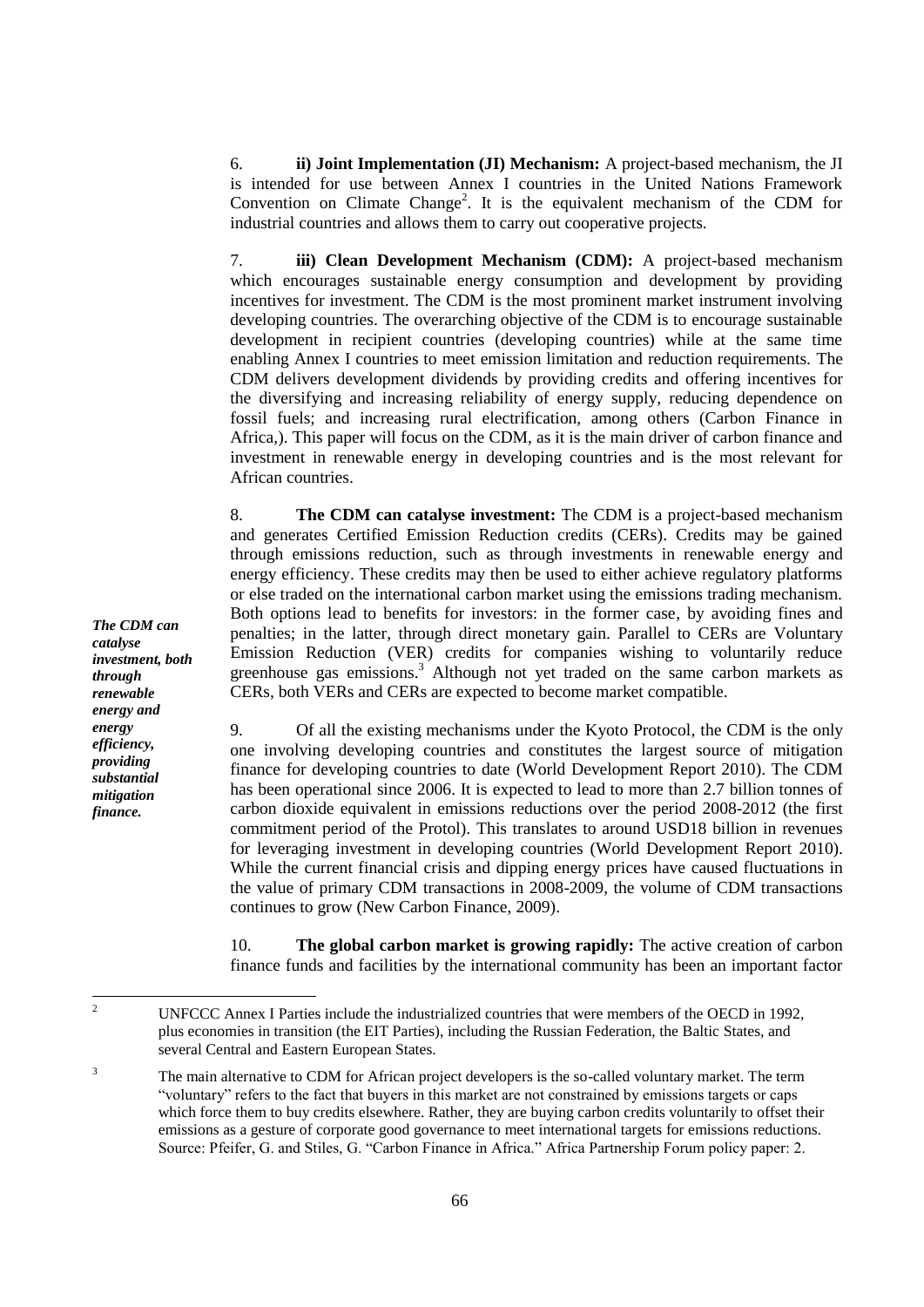*The everenlarging scope and size of carbon funds, combined with a growing carbon market, create a strong incentive for renewable energy investment.*

*Africa contributes less than 3 percent of worldwide emissions making direct trading of carbon credits unattractive. But providing credits to others is a market in itself.*

in the expansion of carbon finance. These funds operate by either directly investing in projects and companies or by buying carbon credits outright, while the facilities help to fund initial project costs such as registration fees and impact assessment studies (State and Trends, 2008). In 2007, a global carbon finance pool of USD9.5 billion was under the management of about 58 public and private funds. A year later, this amount had grown to USD13.8 billion spread over 67 funds. In 2009, the World Bank Group alone is managing over USD 2.2 billion in funds (pledged by 19 governments and 66 firms) for its carbon funds and facilities (World Bank Group Database, 2009).

11. In addition, numerous Annex 1 countries have created or plan to create their own instruments while a number of non-Annex 1 countries are examining options such as carbon taxes and cap and trade systems. For example, South Africa has plans for a carbon tax and a group of least developed countries are looking at various fuel levies (World Development Report 2010). Another mechanism – Nationally Appropriate Mitigation Actions (NAMAs) – has been discussed under the 2007 Bali Action Plan but its scope, scale and funding are yet to be properly defined (Kim et al, 2009). Some of these mechanisms may eventually surpass the CDM. $<sup>4</sup>$ </sup>

12. The ever-enlarging scope and size of these funds, combined with improved market access, increased market compatibility and clearly identified emission reduction targets, create a strong incentive for renewable energy investment. Moreover, interest in the voluntary market could sustain much of the carbon market growth. As shown by a Point Carbon survey analysis undertaken in 2009 (see Figure 1), renewable energy projects have a comparatively high exchange value on the voluntary carbon market compared to other projects (Carbon 2009).

13. While the Kyoto Protocol will expire in 2012 if it is not amended, the international community (including non-members of the Protocol) has already commenced negotiations on a new agreement. The UNFCCC summit in Copenhagen in December 2009 endeavors to enlargethe number of countries committed to emission reduction targets. Most African countries have yet to create their own financial incentives for the carbon market – with good reason. The continent as a whole contributes less than 3 percent of worldwide emissions making direct trading of credits on the carbon market less attractive. Providing these credits to other countries, however, is a market in itself.

 $\overline{4}$ 

The report Carbon 2009 notes that in its first year of entering into force, the US Regional Greenhouse Gas Initiative volumes traded have already matched the total traded CDM market volume.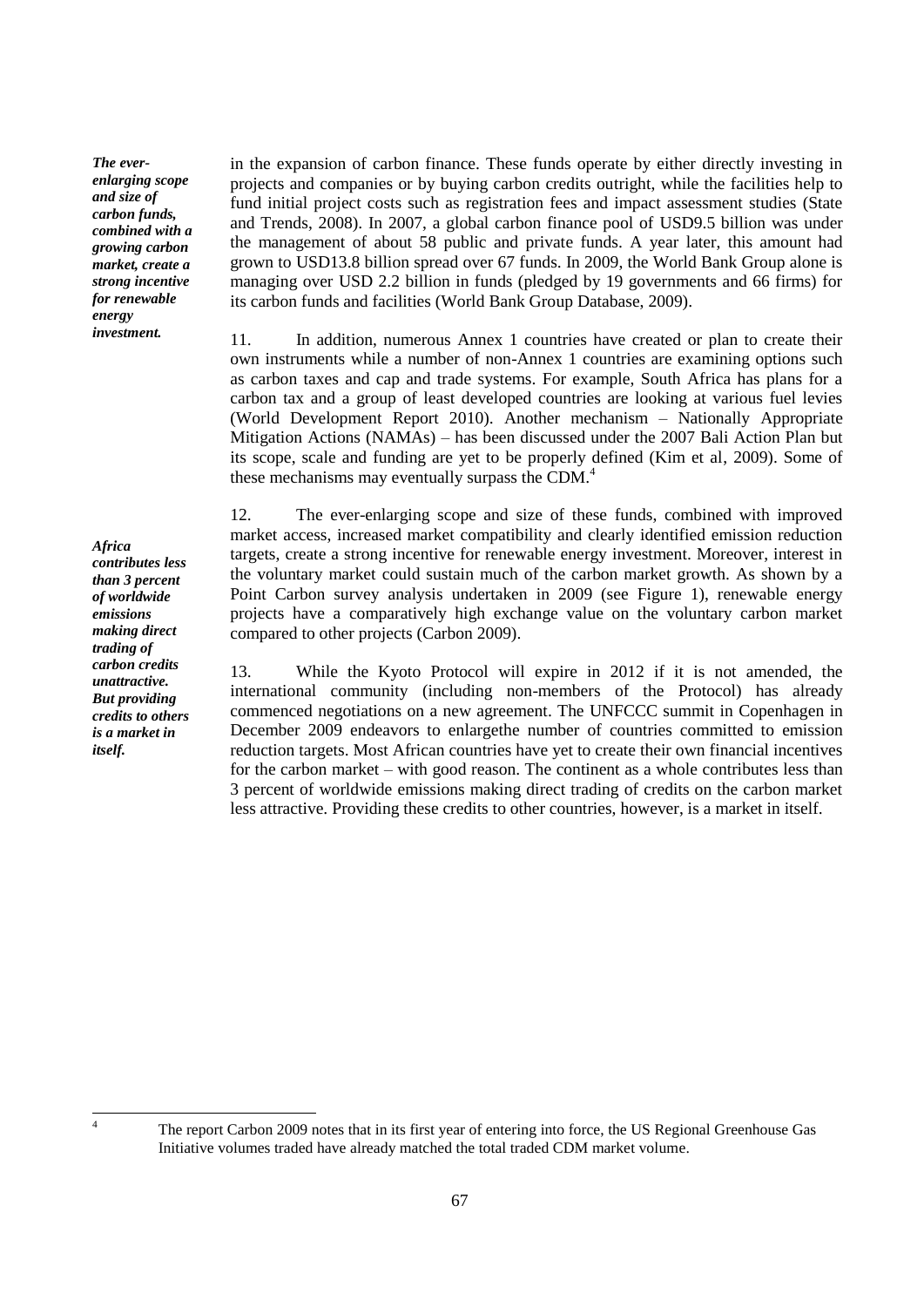



#### **III. Africa context**

14. **Little investment in renewables or use of carbon finance:** While the continent is well endowed with renewable energy prospects, only a very small proportion of renewable energy sources for power generation is currently exploited. For example, as figure 2 shows, only 7% of hydroelectricity and less than 1% of geothermal potential is exploited (UNIDO International Conference, 2008).





15. Africa makes little use of carbon finance mechanisms for investment in the renewable energy sector. Although the CDM has proven effective in catalysing investment in emerging economies (including South Africa), Africa as a whole holds less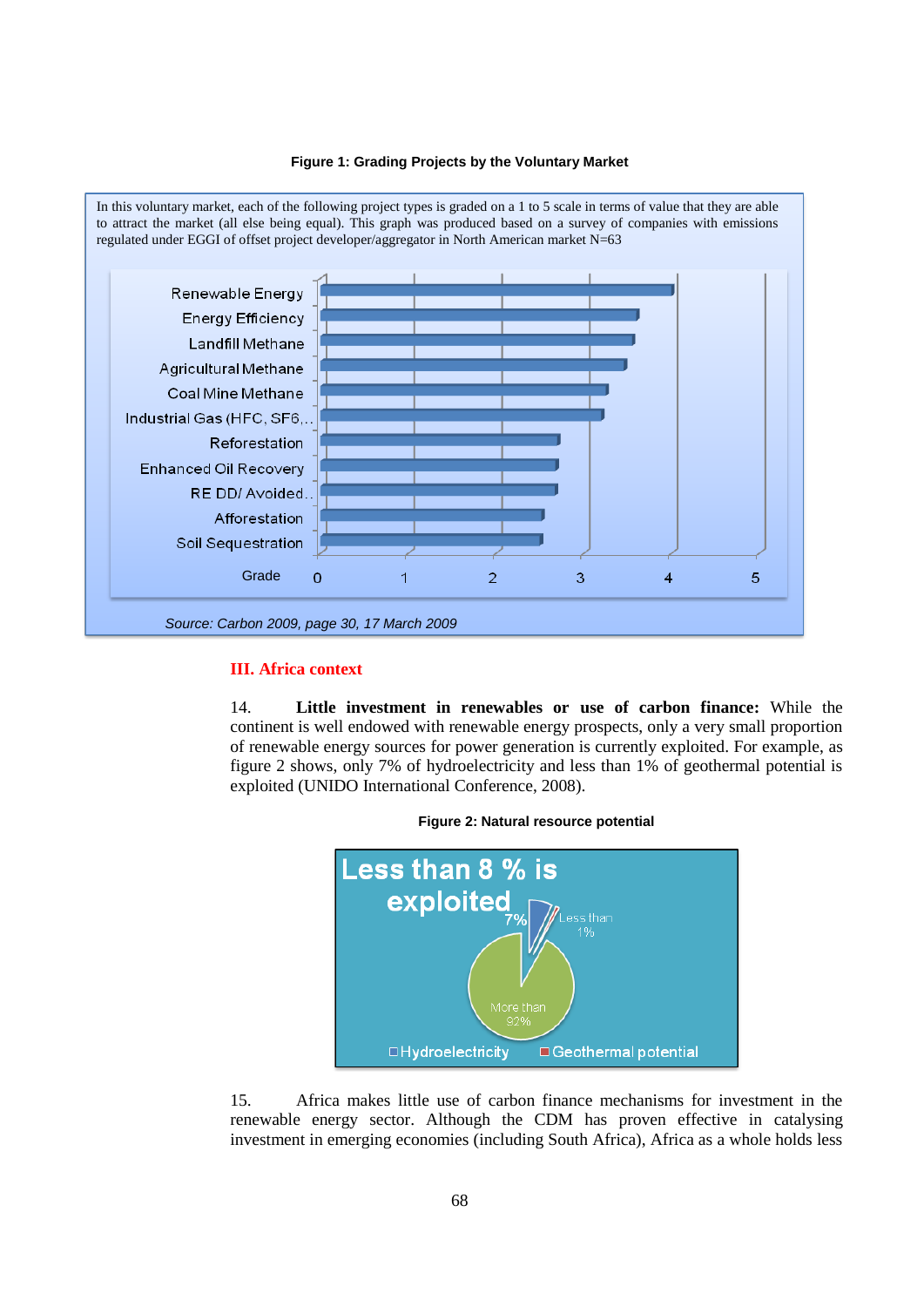*Uptake of carbon finance for CDM projects in Africa is growing, but comparatively slowly.*

than 2 percent of registered CDM projects and an annual average of about 3 percent of CERs (UNFCCC, CDM Statistics, 2009). However, progress is being made. Several African countries have entered the pipeline of CDM projects (see Figure 3 and Box 2 for more details). Between January 2008 and March 2009, Cameroon, DR Congo, Ethiopia, Liberia, Madagascar, Rwanda, Swaziland and Zambia all joined (State and Trends, 2009).

# Countries entered the pipeline of CDM projects after 2008 **Before 2008 After 2008** Countries entered the pipeline of CDM projects before 2008

#### **Figure 3: CDM Projects in Africa**

Source: NEPAD-OECD Africa Investment Initiative

16. **Great potential…and benefits:** Africa is in a position to take advantage of carbon finance mechanisms to expand investment in (and access to) energy throughout the continent. The potential of renewable energy sources is great, with an estimated potential of 7,000MW from geothermal alone (UNEP Press Release, 2008). The World Bank estimates that Sub-Saharan African has the technical potential for more than 3,200 CDM projects, which could add more than 170GW of power – more than twice the current installed generation capacity (State and Trends, 2009). Production costs are lower and existing infrastructure is often limited, opening the way for the continent to "leapfrog" over old technologies to new ones.

*Renewable energy has many benefits for Africa, including access to energy for rural populations and energy security.*

17. Renewable energy also provides a unique opportunity to reach Africa's rural populations because project size is flexible and often independent of a centralized infrastructure. Small projects, for example hydropower from local rivers or isolated solar power systems, do not need to be connected to a regional or national power grid. Biomass and solar power can also provide a sustainable energy supply for remote villages in oil-importing landlocked countries with limited costs compared to fossil fuels. By comparison, many sites suitable for renewable energy in OECD countries are costly to exploit and face legislative challenges such as strict environmental regulations.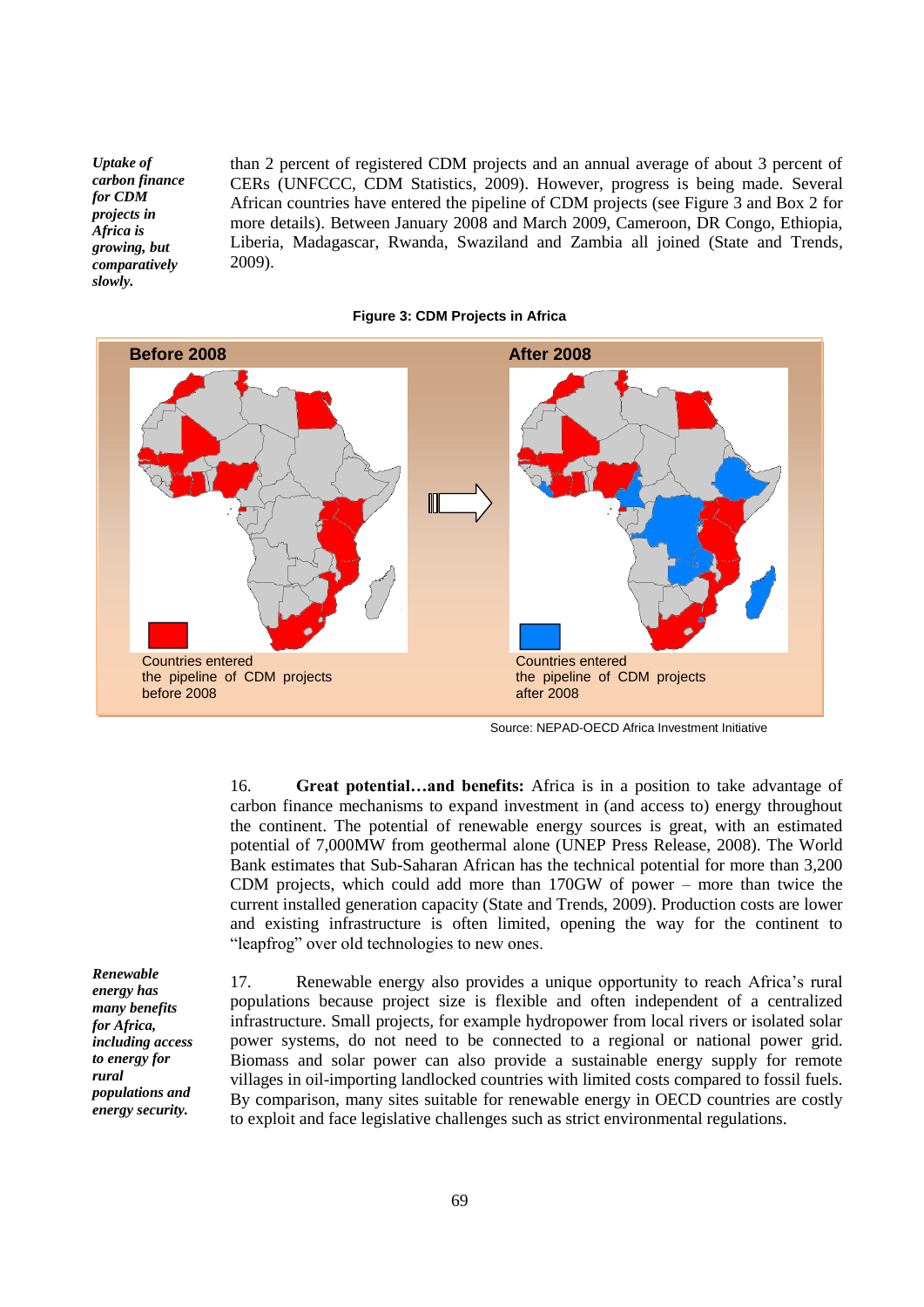18. Investing in renewable energy also helps to reduce poverty. The extent to which energy scarcity impacts the day-to-day survival of the severely impoverished has led the United Nations, through the Millennium Development Goals (MDG) framework for action, to directly link poverty reduction to increased energy capacity and distribution through renewable energy sources (see Box 3).

| <b>Host Country</b>                   | <b>Project Type</b>                                                                                                | <b>Activity</b><br><b>Scale</b> | <b>Sectorial Scope</b>                                                                                | <b>Reductio</b><br>n Amount | <b>Parties Involved</b>                                                                                                                                                                                                                                                                                                              | <b>Crediting Period</b>              |
|---------------------------------------|--------------------------------------------------------------------------------------------------------------------|---------------------------------|-------------------------------------------------------------------------------------------------------|-----------------------------|--------------------------------------------------------------------------------------------------------------------------------------------------------------------------------------------------------------------------------------------------------------------------------------------------------------------------------------|--------------------------------------|
| <b>United Republic</b><br>of Tanzania | Landfill gas<br>recovery and<br>electricity<br>generation at<br>"Mtoni<br>Dumpsite", Dar<br>Es Salaam              | Large                           | Waste handling and<br>disposal                                                                        | 202,271                     | <b>United republic</b><br>of Tanzania<br>Dar es Salaam<br><b>City Council</b><br><b>Consorzio Stable</b><br><b>Globus</b>                                                                                                                                                                                                            | 01 Jul 07 - 30 Jun 17<br>(Fixed)     |
| <b>Uganda</b>                         | <b>West Nile</b><br>Electrification<br>Project (WNEP)                                                              | Small                           | Energy industries<br>(renewable - non-<br>renewable sources)                                          | 36,210                      | Uganda<br><b>West Nile Rural</b><br>Electrification<br><b>Company Limited</b><br>(WENRECo)<br>The Prototype<br>Carbon Fund, a<br>private-public<br>partnership<br>operated by the<br>World Bank. The<br><b>PCF</b> includes<br>Finland, the<br>Netherlands and<br>Japan among<br>others, as well as<br>several private<br>companies. | 01 Jan 05 - 31 Dec 11<br>(Renewable) |
| <b>Cote d'Ivoire</b>                  | Abidjan<br><b>Municipal Solid</b><br>Waste-To-<br><b>Energy Project</b>                                            | Large                           | <b>Energy industries</b><br>(renewable - non-<br>renewable sources)<br>Waste handling and<br>disposal | 71,760                      | Cote d'Ivoire<br><b>Sitrade</b><br><b>Switzerland</b><br><b>Green Hercules</b><br><b>Trading Limited</b><br>CO Cargill PLC                                                                                                                                                                                                           | 24 Jun 09 - 23 Jun 16<br>(Renewable) |
| Kenya                                 | 35 MW Bagasse<br><b>Based</b><br>Cogeneration<br>Project                                                           | Large                           | Energy industries<br>(renewable - non-<br>renewable sources)                                          | 129,591                     | Kenya<br>Mumias Sugar<br><b>Company Limited</b><br>Japan<br>Japan Carbon<br><b>Finance Limited</b>                                                                                                                                                                                                                                   | 01 Oct 08 - 30 Sep 18<br>(Fixed)     |
| <b>Nigeria</b>                        | <b>Efficient Fuel</b><br><b>Wood Stoves</b><br><b>Poduction moneured in metric tennes CO2 equivalent per annum</b> | <b>Small</b>                    | Energy demand                                                                                         | 31,309                      | <b>Nigeria</b><br>Developmental<br>Association for<br>Renewable<br>Energies<br>Germany<br>Atmosfair gGmbH<br>Lemen-Helfen-<br>Leben e.V.                                                                                                                                                                                             | 01 Aug 09 - 31 Jul 19<br>(Fixed)     |

#### **Box 2: Sample of CDM Projects in Africa**

**Reduction measured in metric tonnes CO2 equivalent per annum**

*Source: NEPAD-OECD Africa Investment Initiative, September 2009*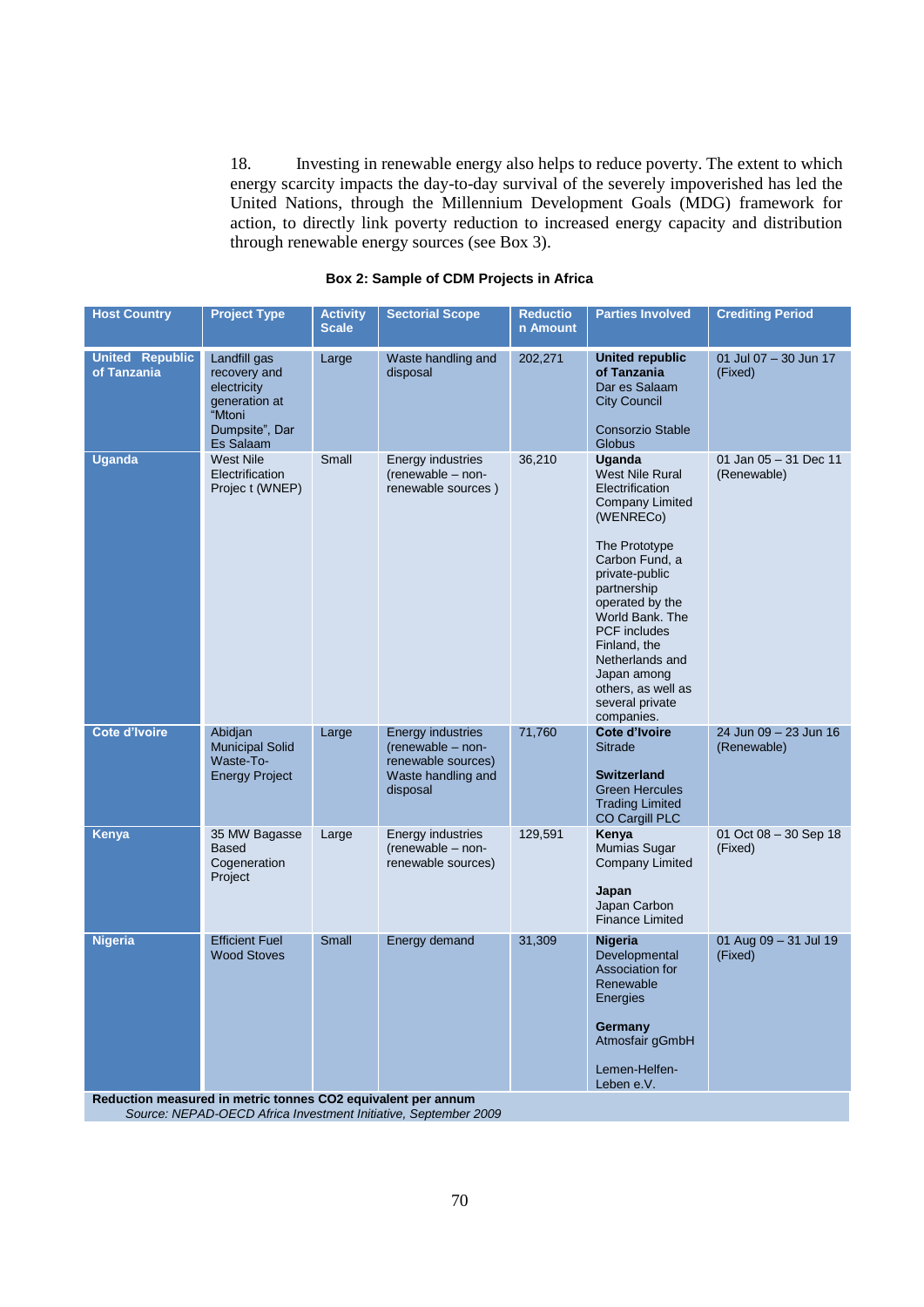#### **Box 3: Linking Renewable Energy to the Millennium Development Goals**

The UNDP Millennium Development Goals Carbon Facility is one example of a one-stop mechanism that focuses on developing carbon finance mechanism projects. Specifically, the fund focuses on carbon finance projects with sustainable development benefits that make a significant contribution to the MDGs. For example, renewable energy projects can increase energy supply such that health clinics can refrigerate vaccines and medicines, which would facilitate the realization of the 6th MDG: Combating HIV/AIDS, malaria, and other diseases. Certain types of poverty reducing renewable energy projects are therefore eligible for funding. In addition, the projects that make the MDG grade and receive funding will be show cased, providing important host country examples to prospective investors. The facility strongly endorses private sector partnerships (i.e. Banking and financial institutions) because it recognizes the necessity of the private sector role in purchasing and marketing emission offsets.

Prospective projects must meet several criterions such as carbon potential, technical feasibility, finance and legal restrictions, MDG and environmental contributions as well as country risk assessments. Projects are thoroughly screened for their ability to contribute to human development. Currently targeted renewable energy projects include grid connected electricity, off-grid electricity (for example solar PV, hydro, etc.), thermal solar and biomass energy. The UNDP provides due diligence, technical assistance as well as monitoring system establishment services. Fortis bank has been selected as the principal banking and financial service sector partner.

Source [http://www.mdgcarbonfacility.org](http://www.mdgcarbonfacility.org/)

19. **But this potential is currently not being met:** Despite these significant comparative advantages, Africa's potential in the renewable energy sector is underexploited. To give a well-known example, only one percent of the Democratic Republic of Congo's 77,810 square kilometres of water is converted into hydropower while 94 percent of the population goes without electricity (CIA World Factbook, 2009; World Energy Outlook, 2008). In terms of African wind energy, Egypt, Morocco and Tunisia account for 95% of the total installed capacity on the continent (World Wind Energy Report, 2009). Countries in western and eastern Africa, which could greatly benefit from wind energy to relieve pressure on hydropower during drought periods, have little or no access to wind energy.

*Africa's potential in renewable energy is currently underexploited, with the continent lagging behind other developing regions.*

20. By comparison, South Asia, with a similar per capita income to Sub-Saharan Africa, has almost twice the generating capacity per million people. This was not always the case. In 1970, Sub-Saharan countries had nearly three times the generating capacity of South Asia. As shown by the graph below, Africa lags behind other developing regions with gaps widening each year.



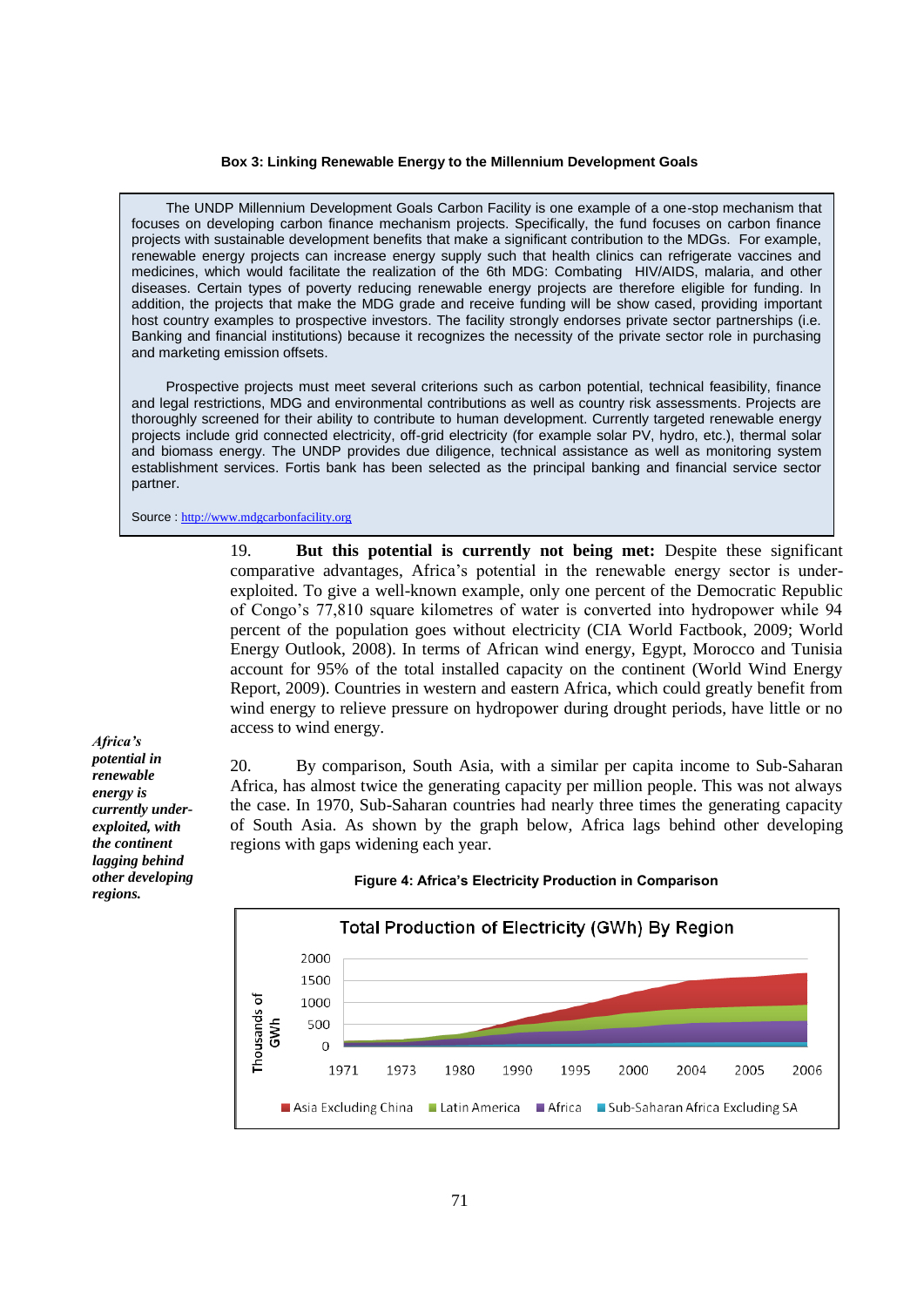#### **IV. Navigating the obstacles: The way forward**

21. This section identifies individual bottlenecks and charts a way through them with recommendations for action, drawing on success stories.

22. There are many reasons why Africa's use of carbon finance mechanisms is still relatively limited. These bottlenecks can be broken down into **a) capacity barriers** (lack of human capital and weak regional coordination) and **b) financial barriers** (high startup costs, insufficient domestic funding, and high perceived risk). For each barrier identified, this paper proposes actions on the part of relevant stakeholders, and highlights best practices to help overcome the bottlenecks. The Bethlehem Hydroelectric Project in South Africa (Box 4) is an example of how private developers can enter an otherwise challenging market and launch a successful CDM project. It also illustrates the capacity and financial barriers that this paper outlined, and how they can be resolved.

#### **Box 4: Bethlehem Hydroelectric Project, South Africa**

The Bethlehem project is the first hydropower project to be launched by an IPP in South Africa. Despite significant start-up challenges, such as licensing and cost competitiveness, the project has succeeded in improving access to electricity and supporting the local community. The project is comprised of 2 facilities in the town of Bethlehem and a transmission line linking to the national grid. It was financed mainly by the Development Bank of Southern Africa (DBSA, who provided 70% of the finance, and by local equity investors.

The project developer, NuPlanet (Pty) Ltd, is a South African IPP, who owns, develops and operates hydro plants and is the first IPP to launch a hydropower project in South Africa. They entered a market with low tariffs for coal-based electricity, making it difficult to find customers willing to pay for higher prices. In the planning phase, the developer had to apply for IPP license from the national energy regulator and negotiate access to the grid. Moreover, they negotiated a PPA with the local municipality, which did not have the experience or knowledge of dealing with this kind of project. The long lead time to the start of the project (4 to 5 years) and the slow response of the bank in releasing the funds all added to the costs and complexity of the project.

Nevertheless, the developer overcame these challenges. Carbon credits and power off-take agreements were used as security against the loans; environmental assessments were undertaken to satisfy the prerequisites for licensing; and agreements were forged with local communities for land leases.

The benefits of the project are substantial. Not only does the hydro plant contribute to the South African goal of 10,000 GWH by 2013 in renewable energy input into final energy consumption, but it is also responsible for injecting ZAR 60 million in investment into the poor and rural local community. The project has created 40 skilled and 100-160 unskilled jobs in the construction phase, as well as 3 permanent jobs thereafter.

The experience gained through the Bethlehem project has allowed NuPlanet to provide valuable support and expertise to other projects in the region. A recent example is that of the Zengamina small, non-profit hydro power project in rural Zambia that Bethlehem Hydro assisted in terms of finding carbon financing in the voluntary market.

Source: UNEP Finance Initiative: Environment and Social Responsibility Observatory; Project Document 15 July 2009; Contributors: Anton-Lewis Olivier, NuPlanet and Charles Rea, North West Zambia Development Trust (NWZDT) *<http://www.nwzdt.org/>*; Bethlehem Hydro Project and Development Bank of Southern Africa.

#### **V. Overcoming capacity barriers to Carbon Financing**

23. **There are two related types of capacity barriers:** those involving human capital and those related to institutional coordination.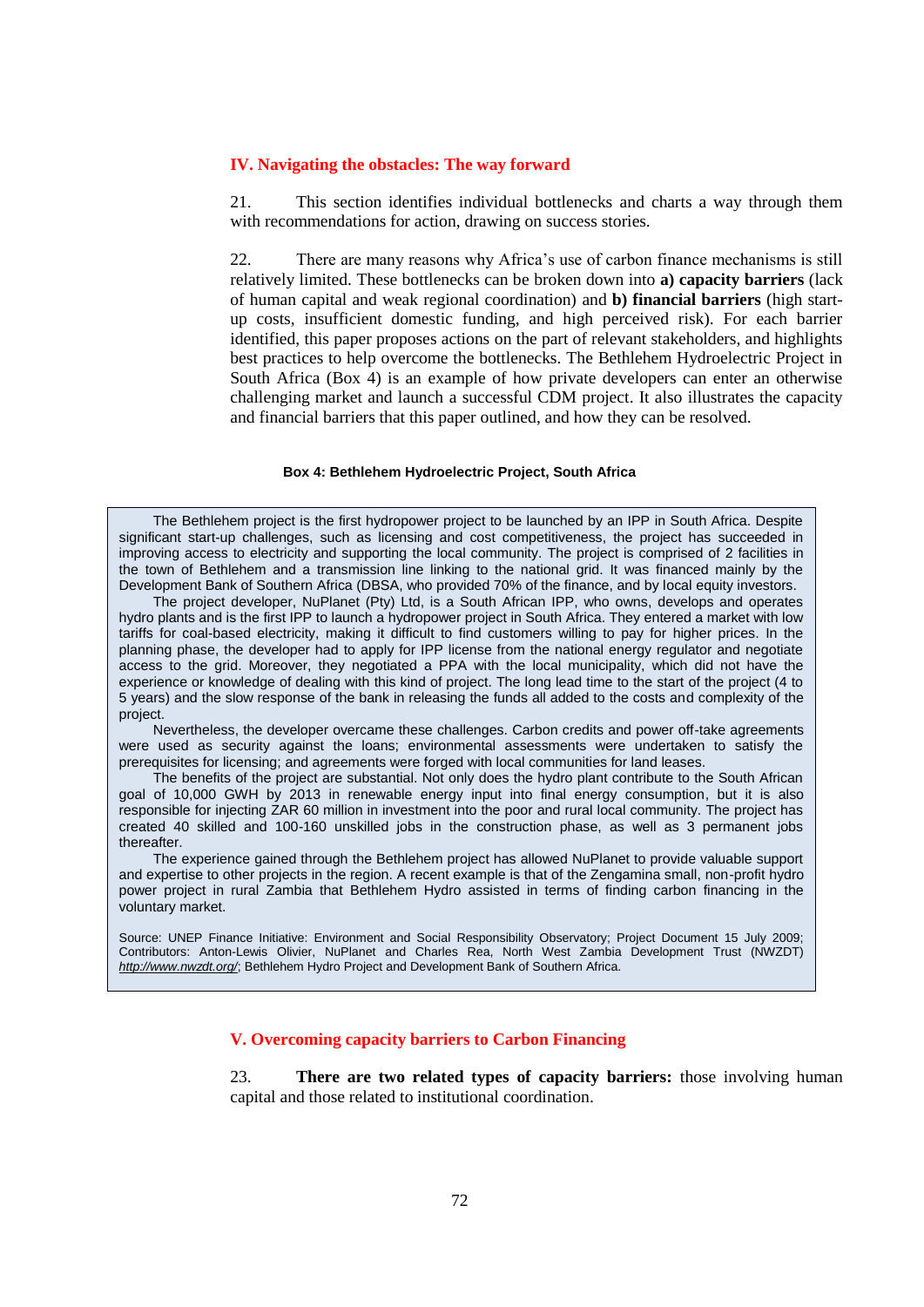24. **Human capital insufficient to respond to project-specific needs:** In Africa there is in general a lack of knowledge and skills for operating and maintaining renewable energy plants. Some projects, especially those for cogeneration, require skills for technology operations – such as for operating and maintaining high-pressure, hightemperature boilers used in bagasse projects.<sup>5</sup> Project developers are also facing a shortage of local skills in relation to wind power technology – the machinery used often has to be assembled on site, presenting an opportunity for technology transfer, but local workers may not know how to do so. Other CDM related tasks, such as conducting financial appraisals, determining baselines of anthropogenic emissions, and the process of validation, verification and monitoring, can be skill-intensive; but because of the dearth of local knowledge, developers often have to hire foreigners to do the job.

25. **Lack of regional coordination undercuts potential projects:** Currently, each host country has discretion over sustainability criteria – the myriad of factors countries consider in assessing whether a proposed CDM project complements their sustainable development priorities and national regulations. There is a lack of consistency in regional or sector-specific sustainability criteria, resulting in increased project development costs and obstacles in project duplication in different countries.

26. A current project that is being planned under the initiative of the Club of Rome is DESERTEC, a 400 billion euro initiative to exploit the solar resources in the Sahara desert to produce electricity through Concentrated Solar Power (CSP) technologies that can then be exported to Europe, the Middle East and North Africa. The project stands to have an enormous impact on the EUMENA region: it would meet 15 percent of Europe's energy demands by 2050 and the heat generated from CSP can be used for desalination, thus improving the amount of potable water available for the region. The revenue earned from the project could spearhead economic development. But the DESERTEC project illustrates the importance of coordination among all the countries involved if the project is to succeed. Egypt, Jordan and Morocco have converged somewhat in their energy law reforms, but this kind of coordination has not extended to other EUMENA countries. Moreover, countries need to harmonize policy frameworks to remove barriers: high import duties, low coal-based electricity prices, and high taxes on capital investments could hinder against the use of solar energy in the region. Without such harmonization, it will also be more difficult for countries to access the carbon finance market and benefit in that way.

#### *How African Governments can overcome capacity impediments*

*Reforms are needed for developing country capacity through the creation of expert groups and vocational training programs.*

27. **Develop human resources and expertise:** Carbon financing is still a novelty to many African countries but the growing importance of investing in renewable energy and tapping into financing options like the CDM necessitate new skills among those dealing with energy and climate change issues. Governments should create policy frameworks that facilitate the creation of pools of experts and retain individuals who have worked on CDM projects in the past. Governments should support research institutions such as universities by providing grants for skills-based courses and seminars relevant to climate change and carbon financing. Vocational programs focused on renewable energy projects are a good way of building skills in a sustainable way, especially if these programs are supported with financing and teaching staff over time.

 $\overline{\mathbf{5}}$ 

*currently many bottlenecks to improving access to carbon finance in Africa, but coordinated action from key stakeholders can help to overcome these.*

*There are* 

<sup>5</sup> As a project design paper for a biomass CDM project in Kenya points out. *Source: 35 MW Bagasse Based Cogeneration project by Mumias Sugar Company Limited (MSCL)*; Project 1404, UNFCCC database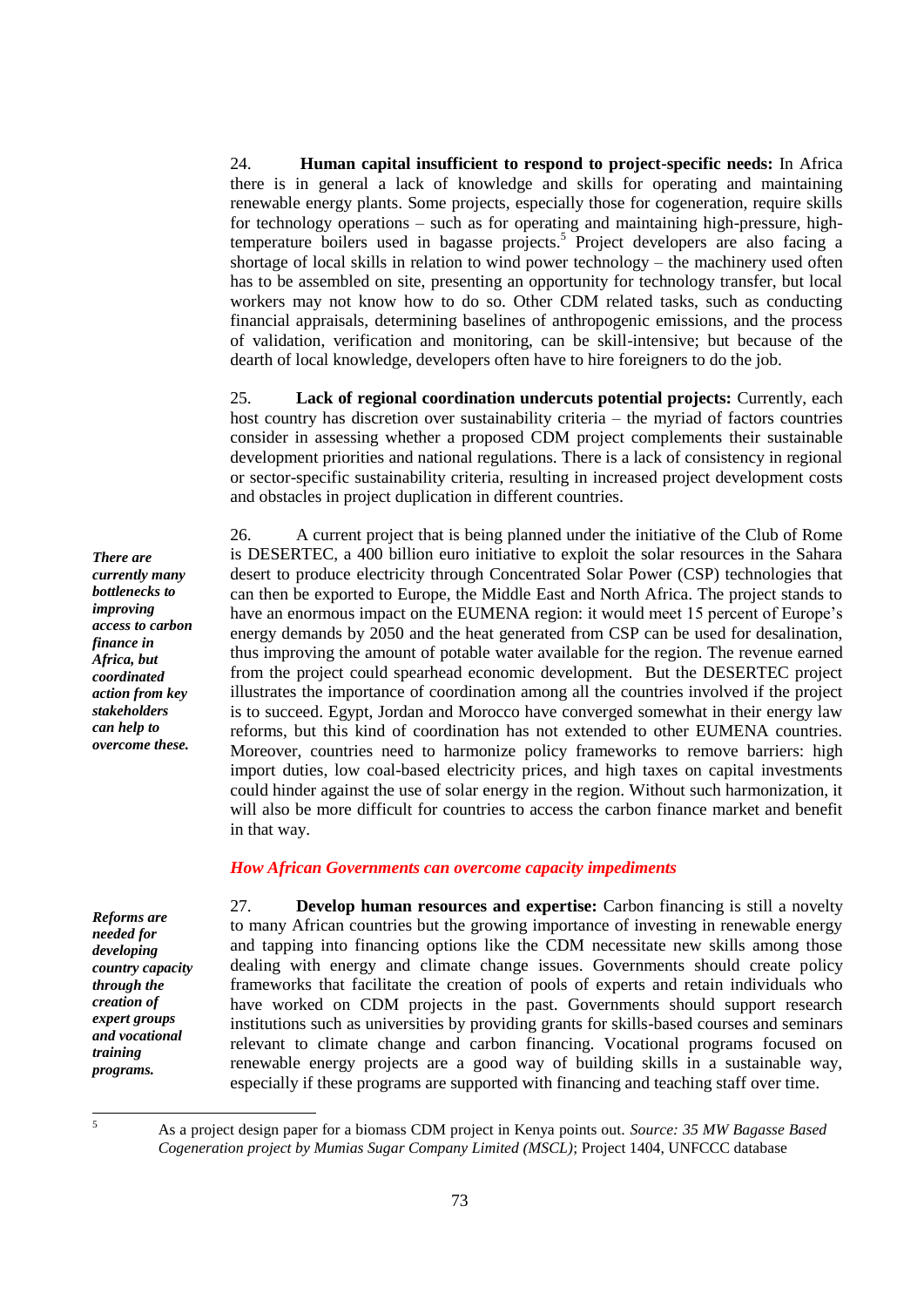28. In Ghana, a domestic company, Rural Energy and Environmental Systems (REES) and Scoraig Wind Electric, a British company, co-delevoped a wind power project. Scoraig launched a training programme for technicians from local enterprises in the design, construction, manufacture and installation of the wind turbines using locally sources materials. As a result, the first local wind turbine was manufactured by the trainees of this programme. The success of this particular training programme is encouraging, but training should extend beyond individual projects to a more national scale if it is to be sustainable. Similarly, establishing training programs within relevant ministries, including environment, energy and finance, will boost human capacity in public service. These programs should extend to local authorities, who are the most involved in the maintenance of power plants and need to learn the relevant management skills to carry out this task.

*29.* **Design policy for renewable energy:** Proper policy design and implementation on the part of African governments is critical for the success of renewable energy projects. For instance, Mali has formulated the Action Plan for Renewable Energy Promotion, a policy plan which sets a target of increasing the contribution of renewable energy to total energy supply from less than 1% in 2002 to 15% by 2020. South Africa and Egypt also have national targets for renewable energy production (Renewables Global Status Report, 2007). In addition, African governments would benefit from better definition of the mitigation actions that could function as Nationally Appropriate Mitigation Actions (NAMAs). As UNFCCC Executive Secretary Yvo de Boer pointed out at a recent meeting of African Environment Ministers, NAMAs can potentially provide great benefits for African countries in improving access to energy and driving economic development (De Boer, 2009).

*30.* **Strengthen the role of Designated National Authorities (DNAs):** Designated National Authorities (DNAs), the bodies that oversee the approval and registration of CDM projects, deserve special attention from governments because of their position as the nexus of all CDM issues. While DNAs are quite prevalent in Africa – with 41 on the continent - (see Annex 2), governments should strengthen the regulatory, promotional, and coordinating roles the DNAs play (see Box 5).

#### **Box 5: The Role of DNAs**

DNAs serve a number of functions: regulatory, promotional, and coordinative. On the regulatory side, DNAs facilitate the process of registering CDM projects. They harmonize standards for technological developments and facilitate trade between African and international partners. On the promotional side, DNAs can be a vehicle for creating a knowledge platform for the CDM, by managing a joint database at regional level for highlighting projects and investment opportunities and sharing methodologies and best practices for different aspects of the CDM. On the coordination part, DNAs can bring together various agencies working on environmental issues or renewable energy projects. They can do so while housed in a specific ministry or in a specially-created inter-ministerial structure comprised of several different agencies. DNAs can also coordinate domestic efforts with those of other countries working on similar projects. A recent example to this type of coordination was a South-South capacity exchange between the DNAs of Botswana and Brazil. As part of a capacity-building initiative, the DNA of Botswana sent a six-member delegation to visit Brazil for two weeks in August 2008. The delegation visited many pioneering projects throughout Brazil and exchanged ideas and perspectives with their Brazilian colleagues. Upon returning to Botswana, the delegation was able to share its findings with other government officials, which resulted in subsequent adjustments concerning the way in which the DNA operated. Both Botswana and Brazil DNAs maintain strong communication links and regularly consult one another on relevant issues.

Source: Balisi Gopolang; 17 September 2009; Department of Meteorological Services – DNA of the Republic of Botswana

*The creation of NAMAs can also help improve access to energy and drive economic development.*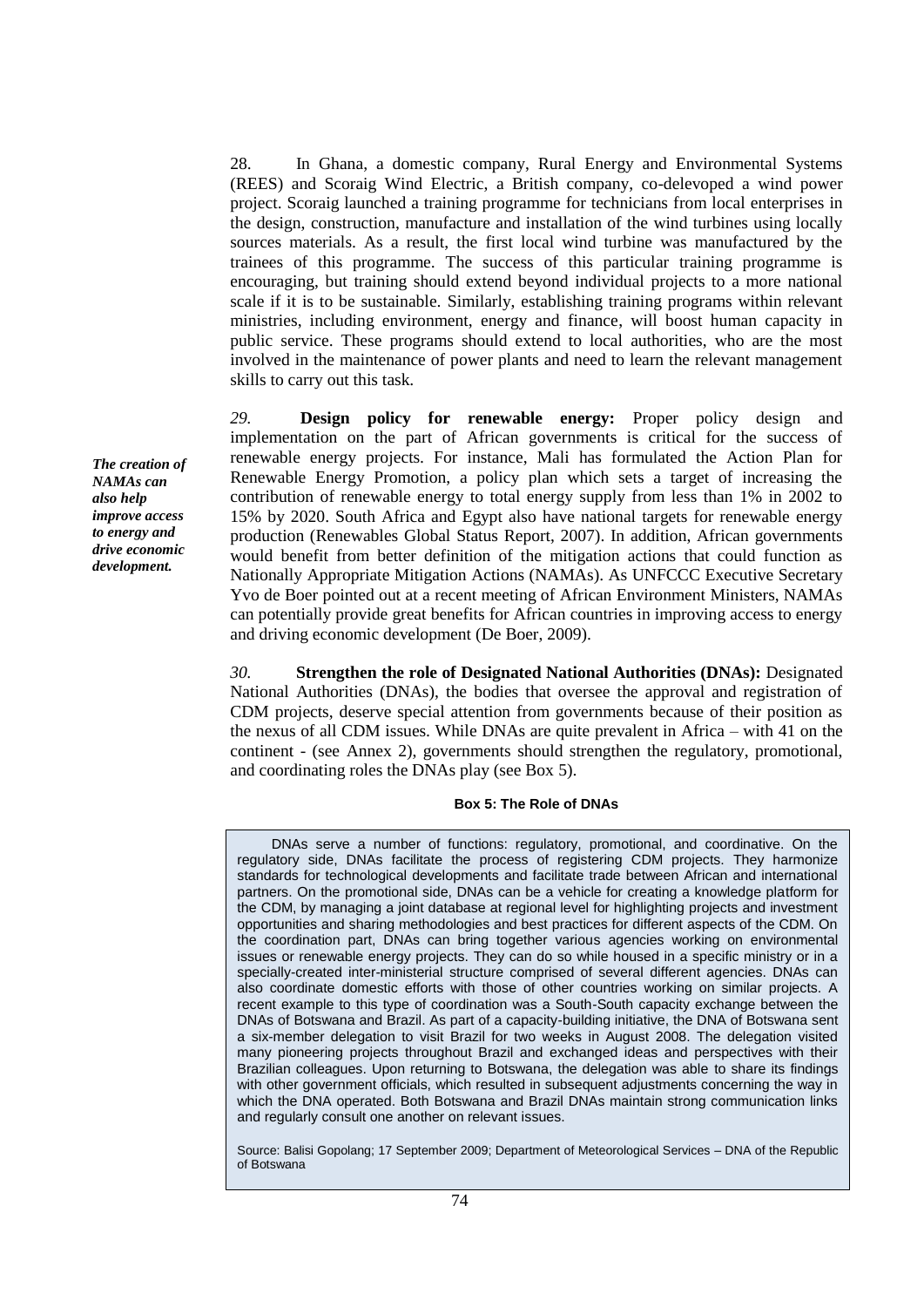*Improved regional coordination and exchange of best practice are particularly powerful tools. Technology transfer is another important instrument.*

31. **Improve regional coordination:** As renewable energy becomes more important, and the debates around climate change more salient, African governments should coordinate among themselves to find common policies and a vision for the future. A good example is the recent nomination of Prime Minister Zenawi of Ethiopia to lead a team of African environment ministers for a common African position at the UNFCCC negotiations to be held in Copenhagen in December 2009 (APF Report, 2009). But to make such coordination sustainable, there needs to be an institutional framework at regional level for issues of common concern.The Inter-Agency Nairobi Framework for Capacity for Carbon Market Development in Sub-Saharan Africa (Nairobi Framework) provides capacity building resources through a regrouping of the UNDP, UNEP, the World Bank Group, AfDB and UNFCCC. There should also be more meetings for experience sharing such as the Africa Carbon Forum, which was held in September 2008 under the aegis of the Nairobi Framework and organized by the International Emissions Trading Association (IETA) and the UNFCCC Secretariat. It presented an opportunity for African countries to present their CDM projects at a carbon investment trade fair; allowed DNAs to share their experiences; and brought together project developers, financial firms, and key policymakers. More forums should be held and existing ones expanded to encompass all stakeholders.

#### *How the International Community can overcome capacity impediments*

32. **Promote south-south transfer:** A South-South transfer of capacity would encourage and foster the transfer of expertise and experience between countries that stand to gain the most from the use of carbon finance mechanisms for renewable energy investment. This can be done on an intergovernmental level through DNAs or regionally. The launch of the CDM South-South Cooperation between China and Other Developing Countries in May 2009 is an example. The initiative is a way for China, which has enjoyed tremendous success with CDM projects, to share its experiences with developing countries, including those from Africa, Asia, Central Asia and the Middle East. Regionally, the South African DNA has hosted delegates from African countries such as Mozambique and Zambia, whose DNA officials made visits to the South African DNA in 2009.

33. **Expand multilateral programs for boosting capacity:** The development community can make an important contribution to building capacity in African countries. Another example is the World Bank's Carbon Finance Assist Programme (see Box 6). In addition, at the 2009 International Energy Agency (IEA) Ministerial meeting, Ministers committed to engaging with developing countries to promote the deployment of renewable energy technologies and to support policy development. This encompasses the creation of a new training and capacity building programme with regional organizations including the African Union (IEA Communique, 2009).

#### **Box 6: World Bank's Carbon Finance Assist**

| Carbon Finance-Assist supports country programs, delivers training modules and takes<br>part in knowledge-sharing events in developing regions. In 2006, Carbon Finance-Assist<br>launched a sub-program for Africa to address the substantial challenges that African countries<br>face. The WB team delivered a program in Senegal on carbon financing opportunities for rural<br>electrification to delegations from rural electrification agencies in 19 Africa countries. As a result:<br>3 new DNAs have been established (Botswana, Sierra Leone, and the Gambia)<br>11 country programs have been implemented<br>65 carbon finance projects have been identified<br>16 national training workshops and 4 regional workshops have been held. |
|-----------------------------------------------------------------------------------------------------------------------------------------------------------------------------------------------------------------------------------------------------------------------------------------------------------------------------------------------------------------------------------------------------------------------------------------------------------------------------------------------------------------------------------------------------------------------------------------------------------------------------------------------------------------------------------------------------------------------------------------------------|
| Source: World Bank Carbon Finance Assist website; accessed 14 September 2009                                                                                                                                                                                                                                                                                                                                                                                                                                                                                                                                                                                                                                                                        |
|                                                                                                                                                                                                                                                                                                                                                                                                                                                                                                                                                                                                                                                                                                                                                     |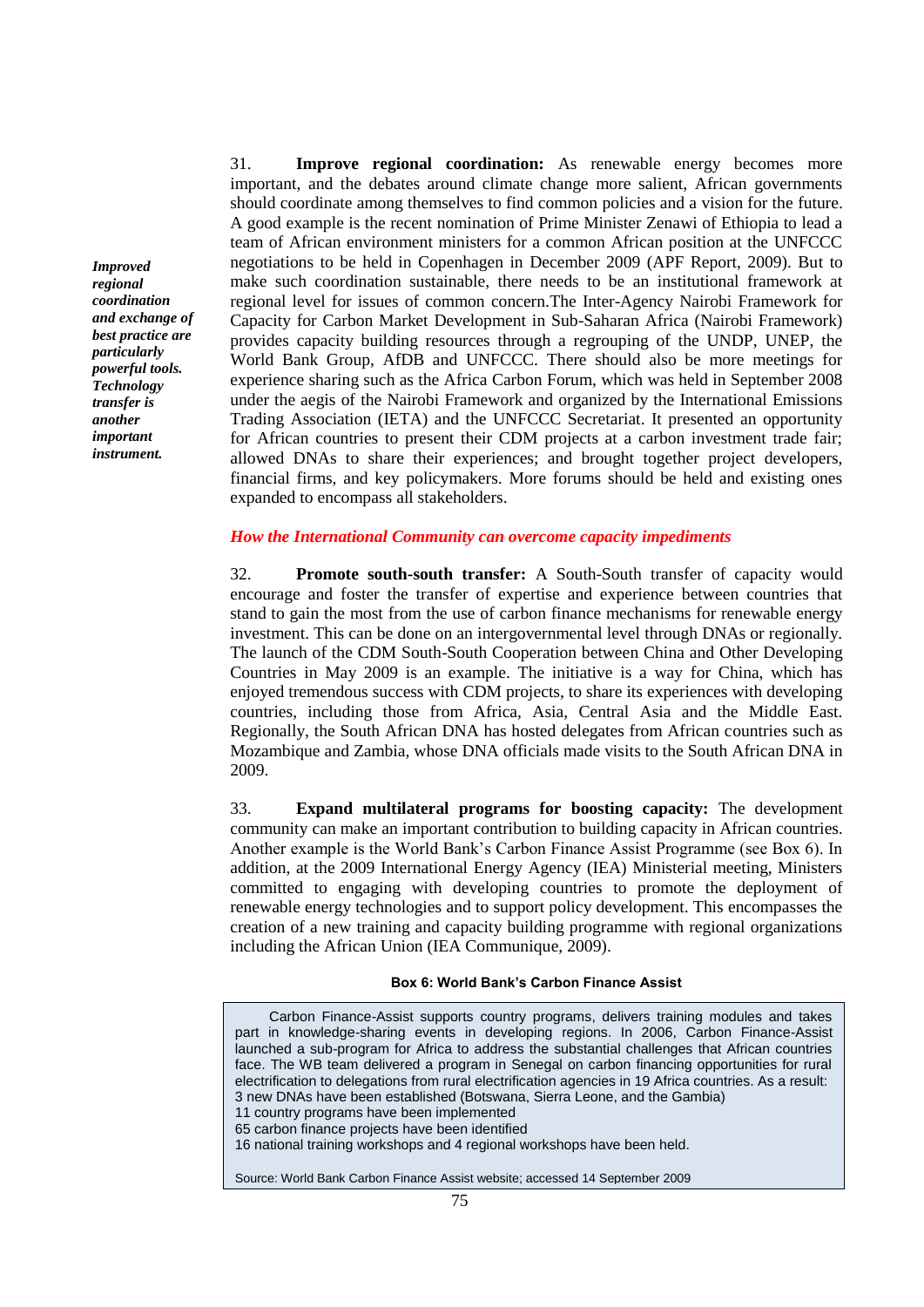#### **VI. Overcoming financial barriers to carbon finance**

34. **High start-up costs of investments:** Renewable energy projects in Africa carry massive start-up costs: transaction costs for small, decentralized renewable energy facilities, for example, can make projects very capital intensive (World Bank Toolkit, 2008). Equipment such as photo-voltaic panels, wind turbines, and connectors are all expensive. In the planning phase, a developer would have to pay for: permits (health and safety); environmental licenses; technical feasibility studies; contracts for technology and fuel supplies; and equipment for the power plant. These costs can run into the hundreds of thousands of dollars in the planning phase. In the construction phase, where the largest costs are incurred, a relatively small engineering project can cost many millions of dollars. Moreover, financial institutions require feasibility studies (technical, environmental and financial) to be conducted before a project is considered for funding, further adding to the financial challenges for developers.

35. **Returns take a long time:** Carbon financing is typically paid only after delivery of the emission reductions, so investors need to commit significant costs at the beginning of a project but without seeing returns for some time. Carbon financing is therefore most useful in improving the cash-flow once a project is up and running.

36. **Funding sources are limited:** Financing for large infrastructure projects is not easy to obtain in Africa, even in countries where financial markets are well developed and mature. This trend is notable in sectors that require or make use of new technology. The funding for renewable energy projects is often insufficient and carbon finance provides only a portion of the required funding, compelling developers to find other sources of funding. There are examples, where financial mechanisms exist for an advance payment for CERs to be delivered in the future. All the same, supplementary multilateral financing resources and government resources are not enough to satisfy investment needs. As a consequence, the funding gap must be met by other forms of investment, namely private sector participation.

37. **High perceived risk:** With the exception of a few cases, most African countries do not have sovereign credit ratings, which are important for boosting investor confidence. High investment risk may result in undervalued CERs and reduced financial incentives for the investor. There is in fact also a high probability that the necessary permits for a project will not be issued and the project cannot continue. Added to this, inadequate policy frameworks in host countries are a major impediment to predictability. Some of the policies that can discourage renewable energy investment through carbon finance range from high levels of taxation and interest rates, to lack of support for foreign direct investment and unstable fiscal policy.

#### *How African Governments can overcome financial impediments*

38. **Consider feed-in tariffs:** Feed-in tariffs are mandated by legislation for renewable energy. They are set to cover the cost of generation plus a reasonable profit margin in order to give an incentive for developers to invest. A few African countries have already introduced them. The Kenyan government introduced feed-in tariffs for wind, biomass and small hydropower generation in March 2008, with guaranteed prices for 15 years. Algeria and Mauritius also have feed-in tariffs while Nigeria and Ghana are making plans to introduce them. Box 7 explains how feed-in tariffs work in South Africa.

*By implementing strategies to overcome investment barriers, African countries can benefit more from carbon finance opportunities.*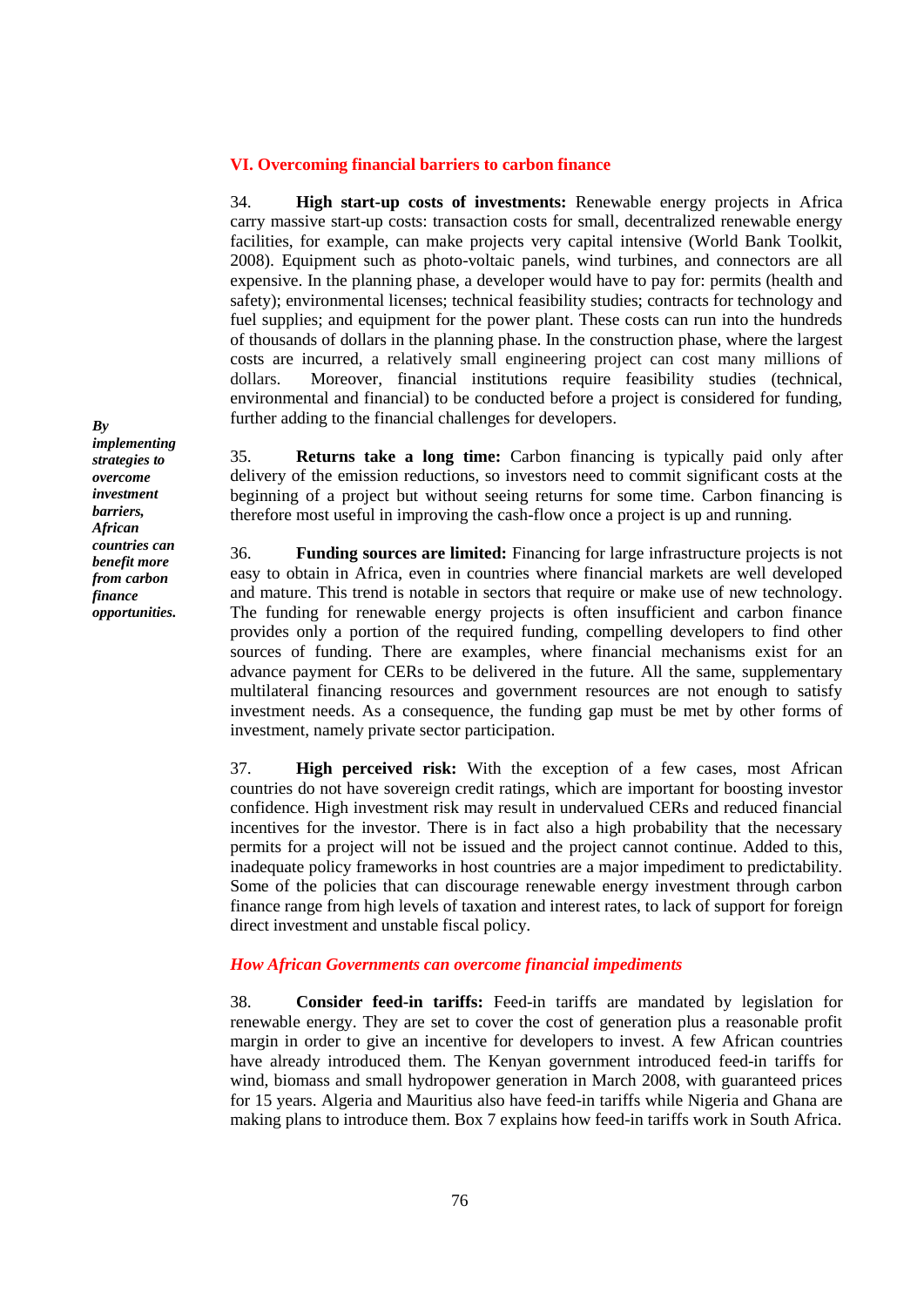#### **Box 7: Feed-in Tariffs in South Africa**

The national energy regulator of South Africa, NERSA, introduced feed-in tariffs in March 2009, following a consultation paper, public hearings and deliberations with major stakeholders. The tariffs are set at above-market rates and are guaranteed for a period of 20 years. They comprise: Wind: 1.25 ZAR/kWh (€0.104/kWh, 0.14 USD/kWh): higher than a similar tariff in Germany (€0.092/kWh), a pioneer in feed-in tariffs Concentrated Solar: 2.10 ZAR/kWh (€0.175/kWh) Small Hydro: R0.94/kWh Landfill Gas: R0.90/kWh In addition, a Renewable Energy Power Purchase Agency was set up in Eskom's Single Buyer Office, which will also be responsible for monitoring and verification. The tariffs are intended only for IPPs and do not include Solar Photovoltaics. This limits the extent of the tariffs.

Source: NERSA Media Statement: NERSA Decision on Renewable Energy Feed-in Tariff; 31 March 2009; Miguel Mendonca, World Future Council; Feed-in Tariffs Global Update; June 3 2008

39. **Incentives for New Technologies:** African governments should take steps to develop green technology industries and encourage the transfer and diffusion of technologies from other parts of the world. One possible measure in this view is to cease subsidies on petroleum products, as Ghana did in 2005, and divert those resources to developing clean technology.<sup>6</sup>Another option is to relax import barriers such as high import duties on products used in renewable energy production. The US and the EU are currently holding talks to forge a pact with China and OECD countries that would eliminate import tariffs on green goods and technologies such as wind turbines (Reuters, 28 Sept 2009). African countries could draw lessons from such a plan and potentially adopt something similar regionally. It is important that this effort be coordinated regionally because in many cases, companies pay to import products, warehouse them, and then export them within the region, incurring further customs costs. The development of custom unions by several Regional Economic Communities is a progress in this regard. Also, investing in assembling facilities for solar panels is a way to ensure sustainable production of green technology domestically. Intellectual property rights are also important for encouraging domestic innovation and the diffusion of technological innovations<sup>7</sup>.

#### *How the International Community can overcome financial impediments*

*Access to carbon finance can be facilitated through international partnerships, provision of new global incentives for green growth, and better risk mitigation instruments.*

7

**40. The Role of International Sources for Carbon Financing:** Given that carbon finance only supplies a marginal portion of the required finance for renewable energy investments, it is important to explore alternative funding sources to close the funding gap. Official Development Assistance (ODA), even though ineligible for funding CDM projects, could nonetheless play a big role in funding renewable energy projects, especially small-scale or rural projects that might not be attractive to private developers. Some financing organizations, like the World Bank, have combined contributions from private companies and from governments in OECD countries to purchase emissions reductions in developing countries. Box 8 describes some projects that have been funded in this way in Africa.

 $\overline{6}$ At their 2009 meeting, G20 leaders pledged to phase out subsidies for fossil fuels in the "medium term"

Source: Ronald Steenblik, OECD Trade Policy and Linkages Division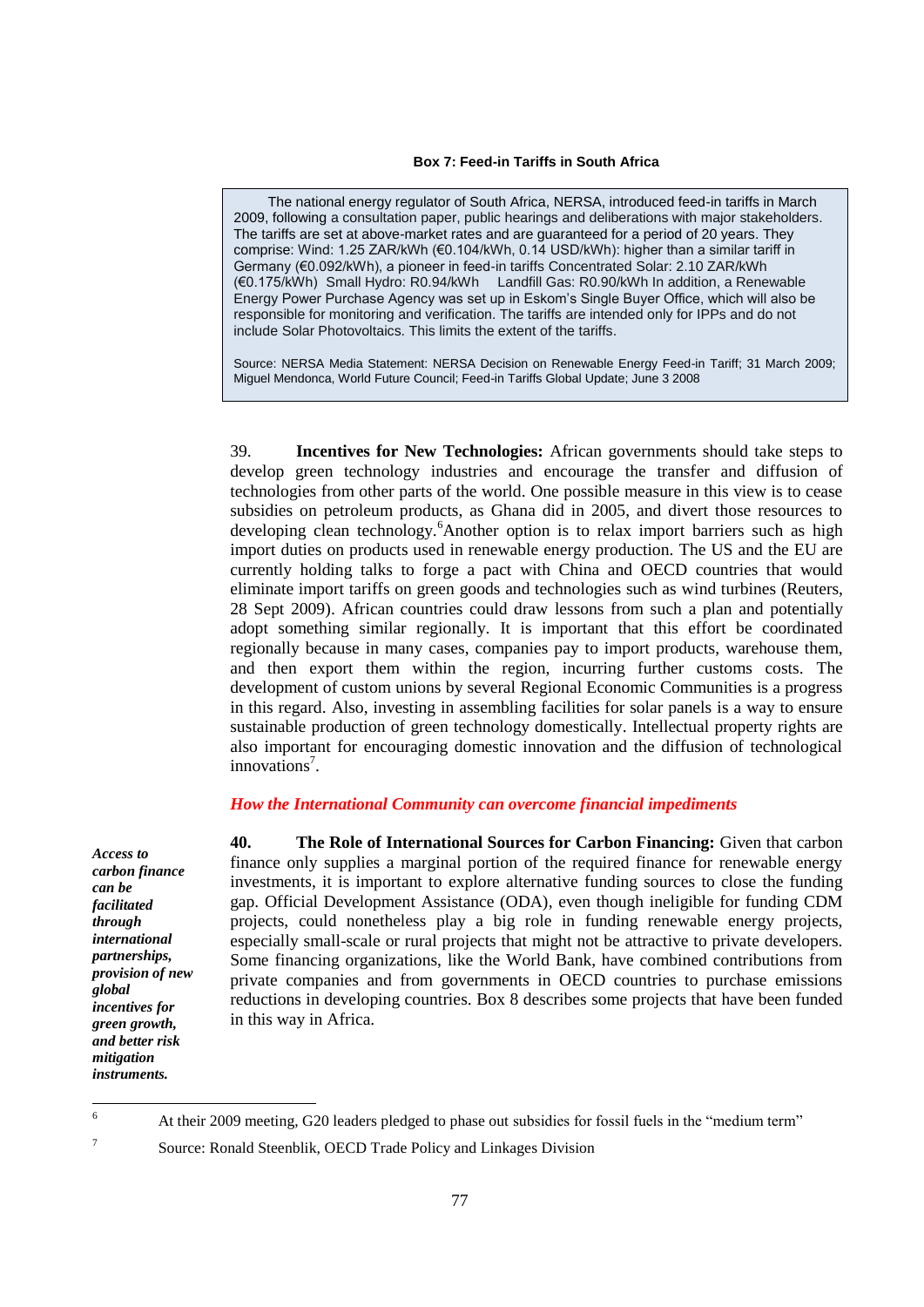#### **Box 8: The World Bank Carbon Finance Unit**

A bundle of projects in Kenya - *Olkaria, Kiambere, Tana – are being funded by the WB's*  Carbon Finance Unit. The projects involve expanding the capacity of Olkaria Geothermal *power plant; upgrading of the Kiambere power station, and r*edeveloping the Tana power plant with new generators which will contribute additional output to the Kenyan grid. The CDCF will purchase a total of 1,341,000 tCO2e in emission reductions from the projects by December 2014. All three projects are associated with community benefit deliverables: the building of a health centre, water supply facilities and two dorms at the local primary school (Olkaria); a water line; addition of maternity and other wards to an existing health centre; and the building of a new dispensary and primary school (Kiambere); and access to potable water, rehabilitation of a 16k road; and completion of a local dispensary (Tana).

Source: World Bank Carbon Finance Unit website, accessed 14 September 2009

41. **Strengthen risk mitigation instruments:** To mitigate the risk concern of private investors, existing risk mitigation and insurance programmes should be expanded. An example of an insurer that has recently provided insurance to a renewable energy project is the Multilateral Investment Guarantee Agency (MIGA). MIGA is a member of the World Bank Group and it supplies guarantees to protect cross-border investment and associated risks in developing countries. Another risk mitigation resource is export credit guarantees, managed by Export Credit Agencies (ECA). ECAs foster the development of export markets by domestic companies while providing different forms of finance and insurance. Export credit guarantees can insure projects involving trade of green technologies against risks such as non-payment, bank loans or risk insurance to investors in overseas markets.

## **VII. Conclusion**

*While it is not certain how carbon finance mechanisms will evolve, it is clear that African countries can begin to take steps to increase their share in the potential benefits.*

42. This paper has outlined the huge potential of the carbon finance to catalyse investment in renewable energy in Africa. It also describes how significant capacity and financial barriers impede progress and suggests ways for African Governments and International Community to improve the framework for investment in renewable energy. As climate change negotiations intensify, new opportunities to overcome these barriers may arise. Simplifying the procedures for applying to the CDM and meeting its requirements could significantly increase the share of CDM projects for Africa. This is being considered for a new post-Kyoto architecture and will be discussed at the Copenhagen meeting in December. While we cannot foretell with certainty how the CDM will evolve, it is clear that African countries can begin to take preparatory steps to benefit from financing mechanisms and increased emphasis on renewable energy.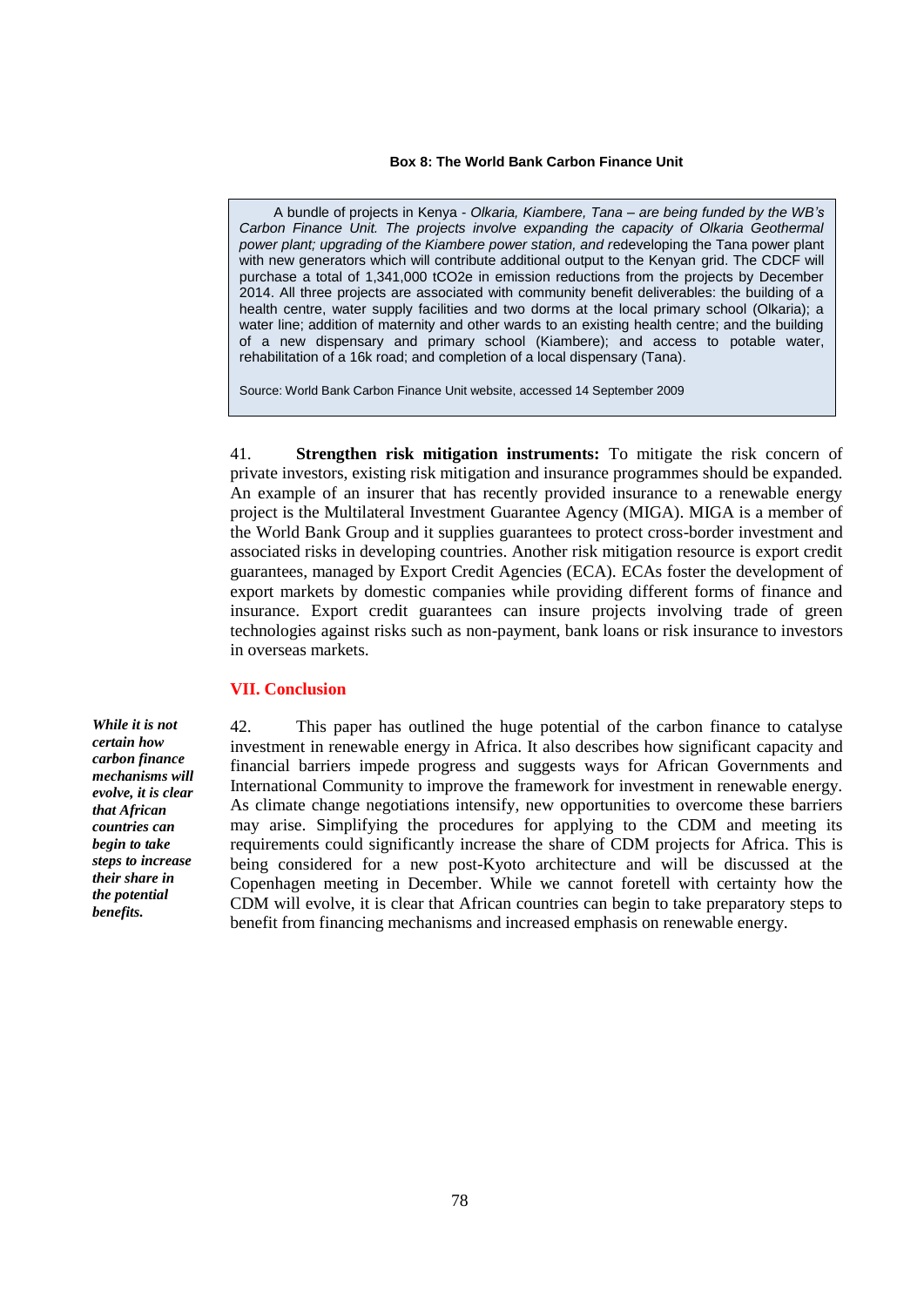# **ANNEX**

## **ANNEX 1: Summary of Carbon Finance Mechanisms and Funding Sources**

| Option                                                                                       | <b>Under Convention</b> |  |  |  |  |
|----------------------------------------------------------------------------------------------|-------------------------|--|--|--|--|
| <b>Increasing the Scale of Exiting Mechanisms</b>                                            |                         |  |  |  |  |
| The Global Environment Facility Trust Fund (GEFTF)                                           | Yes                     |  |  |  |  |
| Special Climate Change Fund (SCCF)                                                           | Yes                     |  |  |  |  |
| The CDM and Other Possible Crediting Mechanisms                                              | Yes                     |  |  |  |  |
| <b>Least Developed Country Fund</b>                                                          | Yes                     |  |  |  |  |
| <b>New Bilateral and Multilateral Funds</b>                                                  |                         |  |  |  |  |
| Cool Earth Partnership (Japan)                                                               | <b>No</b>               |  |  |  |  |
| <b>UNDP-Spain MDG Achievement Fund</b>                                                       | <b>No</b>               |  |  |  |  |
| <b>International Climate Protection Initiative</b>                                           | No.                     |  |  |  |  |
| <b>Clean Investment Funds</b>                                                                | No.                     |  |  |  |  |
| <b>Global Climate Financing Mechanism</b>                                                    | No.                     |  |  |  |  |
| New Post-2012 Carbon Fund (European Investment Bank)                                         | No.                     |  |  |  |  |
| Global Energy Efficiency and Renewable Energy Fund (EU)                                      | No.                     |  |  |  |  |
| Carbon Partnership Facility (World Bank)                                                     | N <sub>o</sub>          |  |  |  |  |
| Climate Investment Fund (Run by WB)                                                          | <b>No</b>               |  |  |  |  |
| -Strategic Climate Fund                                                                      | No<br><b>No</b>         |  |  |  |  |
| -Clean Technology Fund<br>Proposals Funded by defined Contributions from Developed Countries |                         |  |  |  |  |
|                                                                                              |                         |  |  |  |  |
| Convention Adaptation Fund, Technology Fund and Insurance Mechanism                          | Yes                     |  |  |  |  |
| Adaptation Fund and Multilateral Technology Acquisition Fund                                 | Yes                     |  |  |  |  |
| Mechanism for Meeting Financial Commitments Under the Convention                             | N <sub>o</sub>          |  |  |  |  |
| <b>Efficiency Penny</b><br><b>Countries</b>                                                  | <b>No</b>               |  |  |  |  |
|                                                                                              |                         |  |  |  |  |
| <b>World Climate Change Fund</b>                                                             | Yes                     |  |  |  |  |
| <b>Multilateral Adaptation Fund</b>                                                          | Yes                     |  |  |  |  |
| <b>More Stringent Commitments by Developed Countries</b>                                     |                         |  |  |  |  |
| <b>Auction of Assigned Amount Units</b>                                                      | Yes                     |  |  |  |  |
| <b>Nationally Appropriate Mitigation Actions</b>                                             | Yes                     |  |  |  |  |
| Carbon Markey Expansion (RGGI, Western Climate Initiative)                                   | No                      |  |  |  |  |
| <b>Other Possible Sources of Funding</b>                                                     |                         |  |  |  |  |
| Extension of the 2% levy on CDM to other Market Mechanisms                                   | Yes                     |  |  |  |  |
| <b>International Air Travel Adaptation Levy</b>                                              | <b>No</b>               |  |  |  |  |
| <b>International Maritime Emission Reduction Scheme</b>                                      | No.                     |  |  |  |  |
| Auction of Allowances for International Aviation and Marine Emissions                        | No.                     |  |  |  |  |
| <b>Funds to Invest Foreign Exchange Reserves</b>                                             | No.                     |  |  |  |  |
| Access to Renewables Programmes in Developed Countries                                       | No.                     |  |  |  |  |
| <b>Tobin Tax</b>                                                                             | No.                     |  |  |  |  |
| <b>Donated Special Drawing Rights</b>                                                        | No                      |  |  |  |  |
| Debt-for-clean-energy Swap                                                                   | No                      |  |  |  |  |

Sources: Haites (2008). "Negotiations on additional investment and financial flows to address climate change in developing countries.‖ UNDP Environment and Energy group publication. World Development Report 2010. World Bank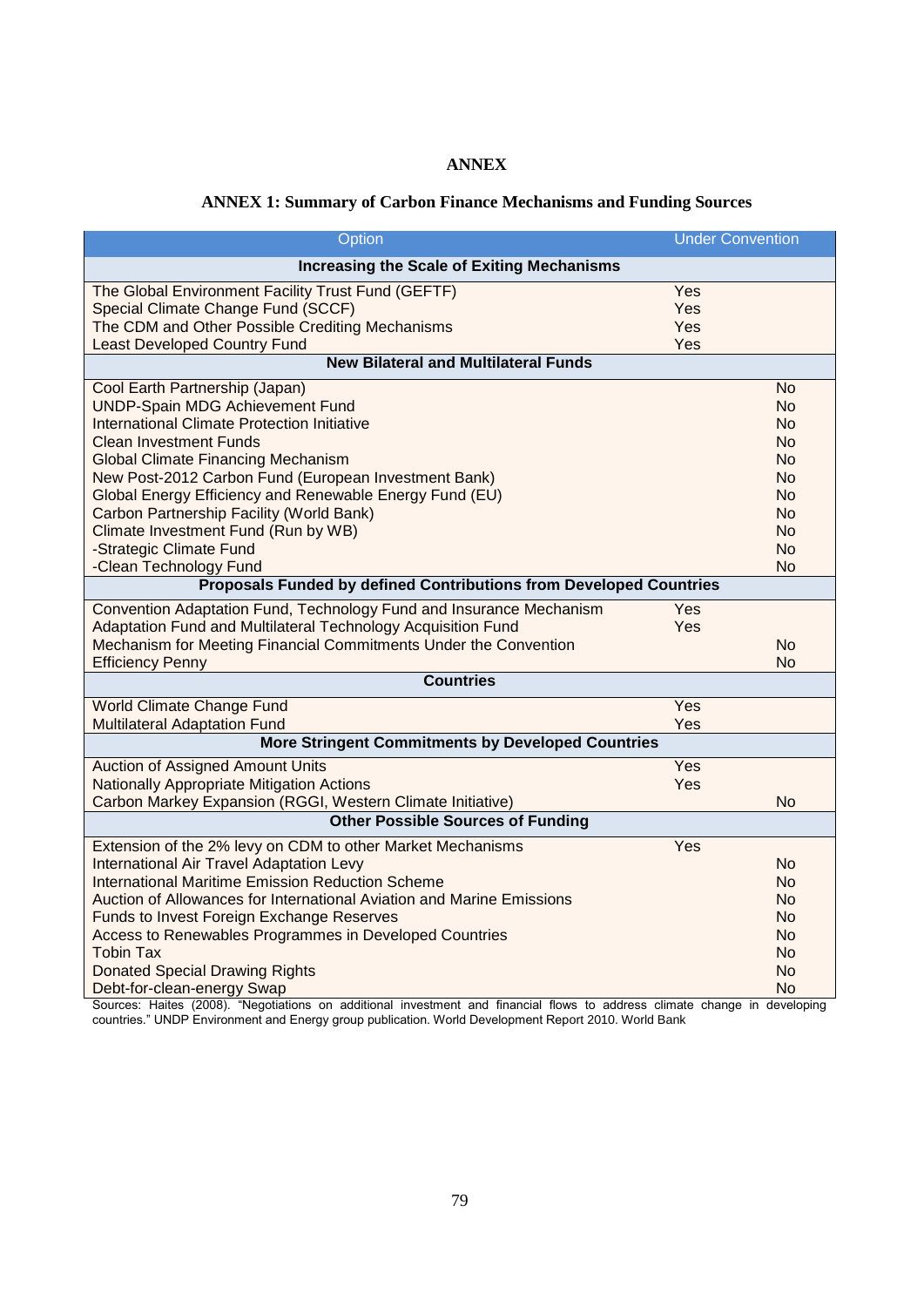

# **ANNEX 2: Number of parties/DNAs by Region**

| <b>Region</b>                                                  | <b>KP</b><br><b>parties</b> | <b>Parties</b><br>with DNA | <b>Parties</b><br>with<br>project<br>experience | <b>Parties</b><br>with<br>registered<br>projects |
|----------------------------------------------------------------|-----------------------------|----------------------------|-------------------------------------------------|--------------------------------------------------|
| <b>Annex 1 parties (Al)</b>                                    | 39                          | 29                         | $n/a^*$                                         | 19                                               |
| <b>NAI-Africa (NAI-AFR)</b>                                    | 50                          | 41                         | 24                                              | 9                                                |
| NAI-Asia and the Pacific<br>$(NAI-ASP)$                        | 52                          | 37                         | 29                                              | 26                                               |
| <b>NAI-Latin America and the</b><br><b>Caribbean (NAI-LAC)</b> | 33                          | 27                         | 19                                              | 19                                               |
| <b>NAI-Other</b>                                               | 9                           | 9                          | ⇁                                               | 3                                                |

**\*number of parties with project experience can not be calculated due to lack of information**

Source: UNFCCC website, CDM Statistics: DNAs; *<http://cdm.unfccc.int/Statistics/dna/DNAByRegionBarChart.html>*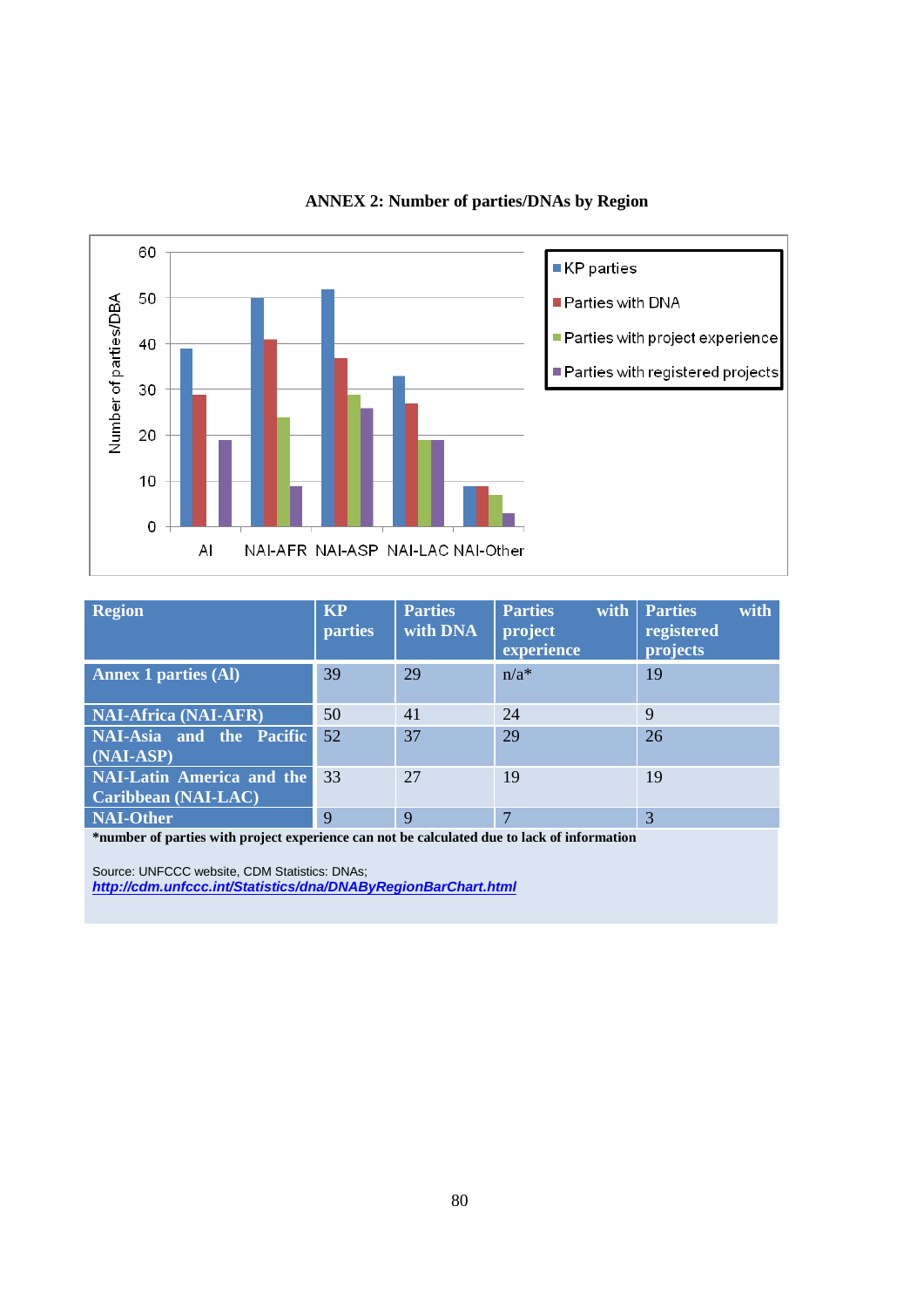#### **BIBLIOGRAPHY**

*World Energy Outlook 2008*; International Energy Agency, 2008

- *Global Trends in Sustainable Energy Investment: Analysis of Trends and Issues in the Financing of Renewable Energy and Energy Efficiency*; UNEP; 2009
- *World Development Report 2010: Development and Climate Change*; World Bank 2010
- *The Global Financial Crisis and its Impact on Renewable Energy Finance*; UNEP April 2009
- *DESERTEC White Book, 4th Edition; Clean Power from Deserts: The DESERTEC Concept for Energy, Water and Climate Security*; DESERTEC Foundation; [http://www.desertec.org/fileadmin/downloads/DESERTEC-WhiteBook\\_en\\_small.pdf](http://www.desertec.org/fileadmin/downloads/DESERTEC-WhiteBook_en_small.pdf)
- *UNEP Finance Initiative CEO Briefing*, Renewable Energy 2004
- *World Energy Balances On-line Data Service*, IEA, 2009
- *Carbon Finance for Africa – An Investor's Guide*; Africa Practice, International Finance Corporation/Canadian International Development Agency, 2005
- *Kyoto Protocol*: [http://unfccc.int/kyoto\\_protocol/items/2830.php](http://unfccc.int/kyoto_protocol/items/2830.php)
- *Carbon Finance in Africa*; Pfeifer, G. and Stiles, G.. Africa Partnership Forum policy paper: i. World Bank (2009),
- *World Development Report 2010: Development and Climate Change.* "Getting the Funding Needed for Mitigation and Adaption": P 7-8
- *New Carbon Finance*. Press release, April 2009.
- *State and Trends of the Carbon Market*, World Bank 2008
- World Bank Group database
- *Linking Mitigation Actions in Developing Countries with Mitigation Support: A Conceptual Framework*; Kim, J.A., Corfee-Morlot, J. and P. de 'Serclaes OECD and IEA; March 2009
- *Carbon 2009 : Emission Trading Coming Home*. Point Carbon; March 17, 2009
- *International Conference on Renewable Energy in Africa: Making Renewable Energy -Markets Work For Africa, Policies, Industries And Finance For Scaling Up;* UNIDO 2008
- UNFCCC website, CDM Statistics; accessed 22 September 2009
- World Bank Carbon Finance Assist website: [http://go.worldbank.org/T93VFJSRL0;](http://go.worldbank.org/T93VFJSRL0) accessed 14 September 2009